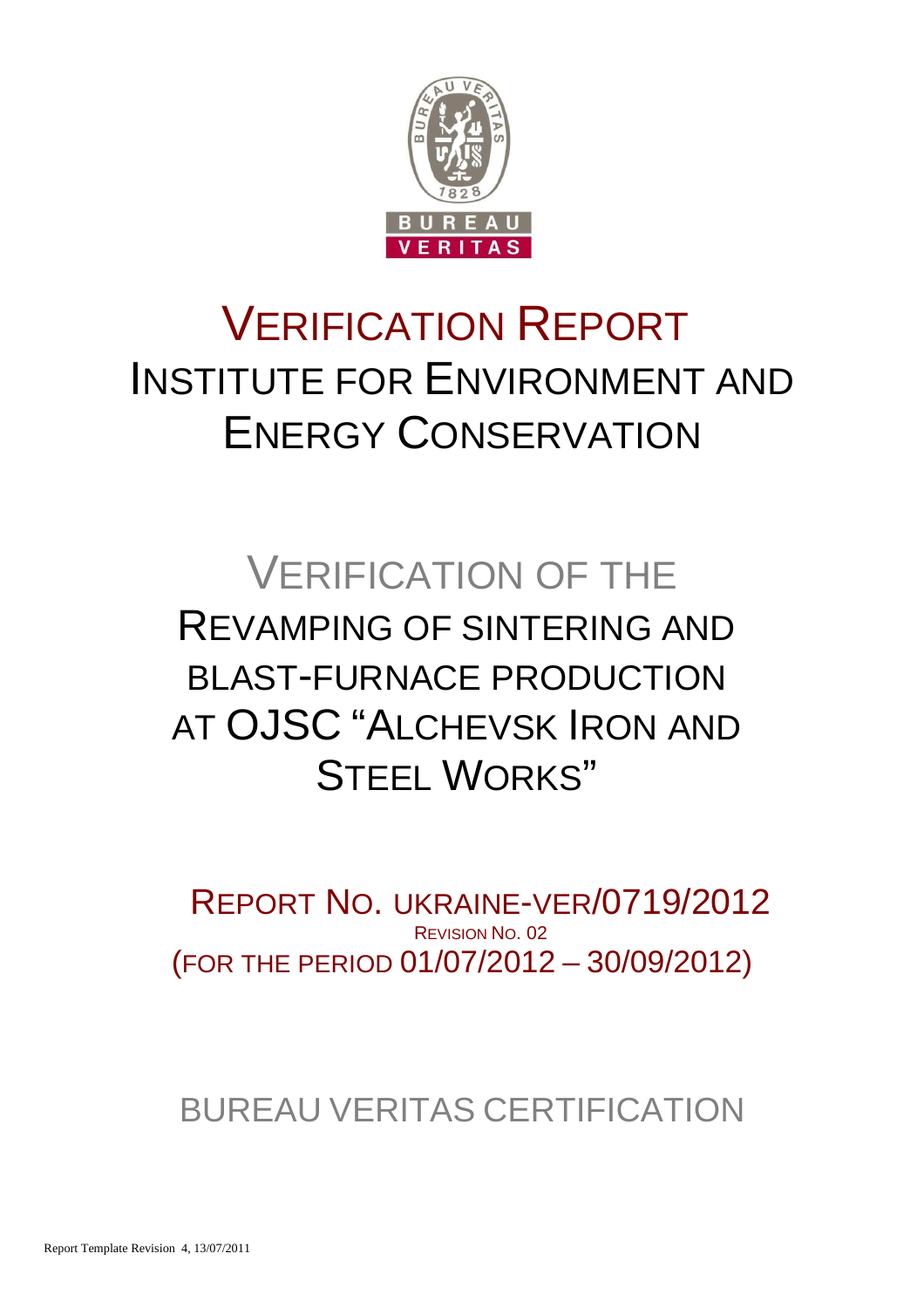

#### VERIFICATION REPORT

|                                                                                                                                                                                                                                                                                                                                                                                                                                                                                                                                                                                                                                                                                                                                                                                                                   |                |                       | Organizational unit:                                      |             |                                           |  |  |                                             |
|-------------------------------------------------------------------------------------------------------------------------------------------------------------------------------------------------------------------------------------------------------------------------------------------------------------------------------------------------------------------------------------------------------------------------------------------------------------------------------------------------------------------------------------------------------------------------------------------------------------------------------------------------------------------------------------------------------------------------------------------------------------------------------------------------------------------|----------------|-----------------------|-----------------------------------------------------------|-------------|-------------------------------------------|--|--|---------------------------------------------|
| 23/11/2012                                                                                                                                                                                                                                                                                                                                                                                                                                                                                                                                                                                                                                                                                                                                                                                                        |                |                       | <b>Bureau Veritas Certification Holding</b><br><b>SAS</b> |             |                                           |  |  |                                             |
| Client:                                                                                                                                                                                                                                                                                                                                                                                                                                                                                                                                                                                                                                                                                                                                                                                                           |                |                       |                                                           |             |                                           |  |  |                                             |
| Institute for Environment and Energy                                                                                                                                                                                                                                                                                                                                                                                                                                                                                                                                                                                                                                                                                                                                                                              |                |                       | Client ref.:<br>Vasyl Vovchak                             |             |                                           |  |  |                                             |
| Conservation                                                                                                                                                                                                                                                                                                                                                                                                                                                                                                                                                                                                                                                                                                                                                                                                      |                |                       |                                                           |             |                                           |  |  |                                             |
| Summary:                                                                                                                                                                                                                                                                                                                                                                                                                                                                                                                                                                                                                                                                                                                                                                                                          |                |                       |                                                           |             |                                           |  |  |                                             |
| Bureau Veritas Certification has made the seventh periodic verification of the "Revamping of sintering and<br>blast-furnace production at OJSC "Alchevsk Iron and Steel Works", UA1000262, project of Institute for<br>Environment and Energy Conservation located in Alchevsk, Lugansk oblast, Ukraine, and applying JI specific<br>approach, on the basis of UNFCCC criteria for the JI, as well as criteria given to provide for consistent project<br>operations, monitoring and reporting. UNFCCC criteria refer to Article 6 of the Kyoto Protocol, the JI rules and<br>modalities and the subsequent decisions by the JI Supervisory Committee, as well as the host country<br>criteria.                                                                                                                   |                |                       |                                                           |             |                                           |  |  |                                             |
| The verification scope is defined as a periodic independent review and ex post determination by the<br>Accredited Entity of the monitored reductions in GHG emissions during defined verification period, and<br>consisted of the following three phases: i) desk review of the monitoring report against project design and the<br>baseline and monitoring plan; ii) follow-up interviews with project stakeholders; iii) resolution of outstanding<br>issues and the issuance of the final verification report and opinion. The overall verification, from Contract<br>Review to Verification Report & Opinion, was conducted using Bureau Veritas Certification internal<br>procedures.                                                                                                                        |                |                       |                                                           |             |                                           |  |  |                                             |
| The first output of the verification process is a list of Clarification, Corrective Actions Requests, Forward                                                                                                                                                                                                                                                                                                                                                                                                                                                                                                                                                                                                                                                                                                     |                |                       |                                                           |             |                                           |  |  |                                             |
| Actions Requests (CL, CAR and FAR), presented in Appendix A.                                                                                                                                                                                                                                                                                                                                                                                                                                                                                                                                                                                                                                                                                                                                                      |                |                       |                                                           |             |                                           |  |  |                                             |
| In summary, Bureau Veritas Certification confirms that the project is implemented as described in approved<br>project design documents. Installed equipment being essential for generating emission reduction runs reliably<br>and is calibrated appropriately. The monitoring system is in place and the project is generating GHG emission<br>reductions. The GHG emission reduction is calculated accurately and without material errors, omissions, or<br>misstatements, and the ERUs issued totalize 639 855 tonnes of CO <sub>2</sub> equivalent for the monitoring period<br>(01/07/2012 - 30/09/2012).<br>Our opinion relates to the project's GHG emissions and resulting GHG emission reductions reported and<br>related to the approved project baseline and monitoring, and its associated documents. |                |                       |                                                           |             |                                           |  |  |                                             |
|                                                                                                                                                                                                                                                                                                                                                                                                                                                                                                                                                                                                                                                                                                                                                                                                                   |                |                       |                                                           |             |                                           |  |  |                                             |
| Report No.:                                                                                                                                                                                                                                                                                                                                                                                                                                                                                                                                                                                                                                                                                                                                                                                                       |                | <b>Subject Group:</b> |                                                           |             |                                           |  |  |                                             |
| <b>UKRAINE-ver/0719/2012</b>                                                                                                                                                                                                                                                                                                                                                                                                                                                                                                                                                                                                                                                                                                                                                                                      | J <sub>l</sub> |                       |                                                           |             |                                           |  |  |                                             |
| Project title:<br>"Revamping<br>production at OJSC "Alchevsk Iron and Steel<br>Works"                                                                                                                                                                                                                                                                                                                                                                                                                                                                                                                                                                                                                                                                                                                             | of sintering   | and                   | blast-furnace                                             |             |                                           |  |  |                                             |
| Work carried out by:                                                                                                                                                                                                                                                                                                                                                                                                                                                                                                                                                                                                                                                                                                                                                                                              |                |                       |                                                           |             |                                           |  |  |                                             |
| Oleg Skoblyk - Team Leader, Lead Verifier<br>Iuliia Pylnova - Team member, Lead Verifier<br>Igor Alekseenko - Technical Specialist                                                                                                                                                                                                                                                                                                                                                                                                                                                                                                                                                                                                                                                                                |                |                       |                                                           |             |                                           |  |  |                                             |
| Work reviewed by:                                                                                                                                                                                                                                                                                                                                                                                                                                                                                                                                                                                                                                                                                                                                                                                                 |                |                       |                                                           |             |                                           |  |  |                                             |
| Ivan Sokolov - Internal Technical Reviewer<br>Vyacheslav Yeriomin - Technical Specialisto                                                                                                                                                                                                                                                                                                                                                                                                                                                                                                                                                                                                                                                                                                                         |                | Holding SAN           |                                                           | $\boxtimes$ | Client or responsible organizational unit |  |  | No distribution without permission from the |
| Work approved by:<br>Ivan Sokolov - Operational Manager                                                                                                                                                                                                                                                                                                                                                                                                                                                                                                                                                                                                                                                                                                                                                           |                |                       |                                                           |             |                                           |  |  |                                             |
| Date of this revision:                                                                                                                                                                                                                                                                                                                                                                                                                                                                                                                                                                                                                                                                                                                                                                                            | Rev. No.:      | Number of pages:      |                                                           |             | Limited distribution                      |  |  |                                             |

1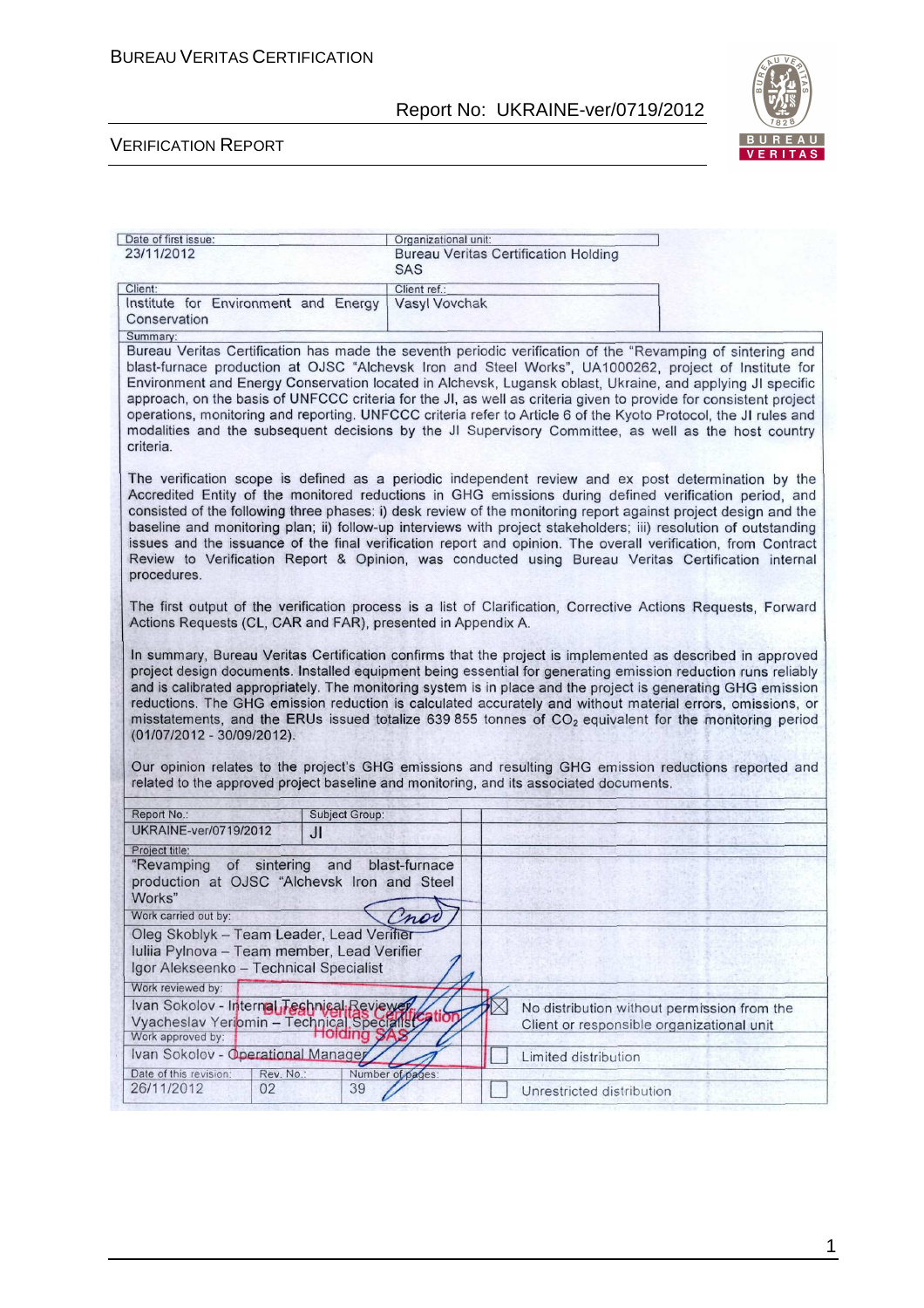

#### VERIFICATION REPORT

#### **Abbreviations**

| AIE             | <b>Accredited Independent Entity</b>                   |
|-----------------|--------------------------------------------------------|
| <b>BFG</b>      | <b>Blast Furnace Gas</b>                               |
| CAR             | <b>Corrective Action Request</b>                       |
| <b>CDM</b>      | <b>Clean Development Mechanism</b>                     |
| <b>CHP</b>      | <b>Combined Heat and Power</b>                         |
| <b>CL</b>       | <b>Clarification Request</b>                           |
| CO <sub>2</sub> | <b>Carbon Dioxide</b>                                  |
| COG             | <b>Coke Oven Gas</b>                                   |
| <b>AISW</b>     | <b>PJSC</b> "Alchevsk Iron and Steel Works"            |
| <b>DFP</b>      | <b>Designated Focal Point</b>                          |
| <b>DVM</b>      | Determination and Verification Manual                  |
| EIA             | <b>Environmental Impact Assessment</b>                 |
| ERU             | <b>Emission Reduction Unit</b>                         |
| <b>GHG</b>      | Green House Gas(es)                                    |
| <b>GWP</b>      | <b>Global Warming Potential</b>                        |
| I               | Interview                                              |
| <b>IPCC</b>     | Intergovernmental Panel on Climate Change              |
| JI              | Joint Implementation                                   |
| <b>JISC</b>     | Joint Implementation Supervisory Committee             |
| MP              | <b>Monitoring Plan</b>                                 |
| MoV             | <b>Means of Verification</b>                           |
| <b>NGO</b>      | Non Government Organization                            |
| <b>PDD</b>      | <b>Project Design Document</b>                         |
| <b>UNFCCC</b>   | United Nations Framework Convention for Climate Change |
|                 |                                                        |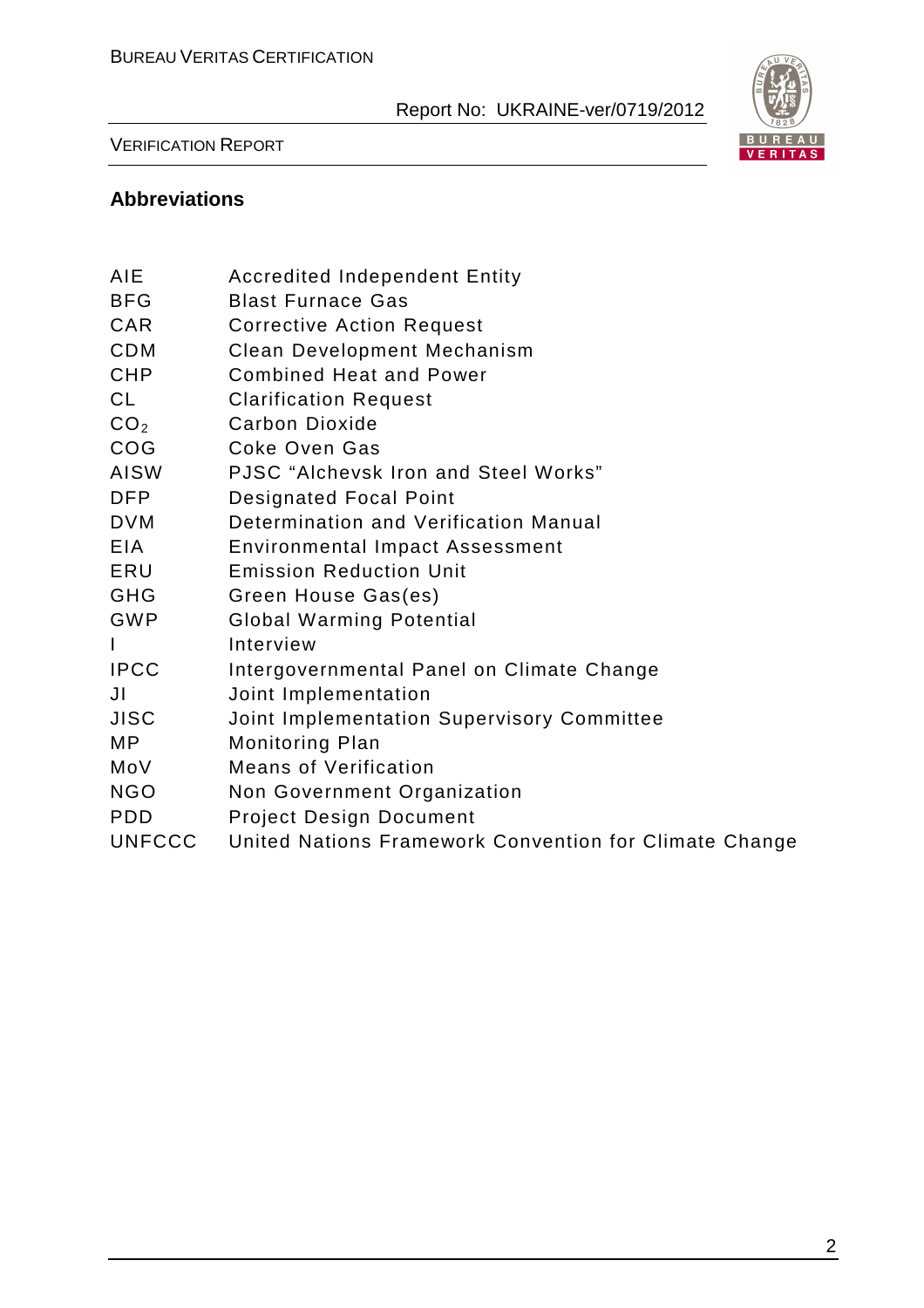

VERIFICATION REPORT

# **Table of Contents Page 2018**

| 'age |
|------|
|      |

| $\mathbf{1}$   |                                                                               |                |
|----------------|-------------------------------------------------------------------------------|----------------|
| 1.1            | Objective                                                                     | $\overline{4}$ |
| 1.2            | Scope                                                                         | $\overline{4}$ |
| 1.3            | <b>Verification Team</b>                                                      | 5              |
| $\overline{2}$ |                                                                               | $.5\,$         |
| 2.1            | <b>Review of Documents</b>                                                    | 6              |
| 2.2            | Follow-up Interviews                                                          | 6              |
| 2.3            | Resolution of Clarification, Corrective and Forward Action<br>Requests        | $\overline{7}$ |
| 3              |                                                                               |                |
| 3.1            | Remaining issues and FARs from previous verifications                         | 8              |
| 3.2            | Project approval by Parties involved (90-91)                                  | 8              |
| 3.3            | Project implementation (92-93)                                                | 9              |
| 3.4            | Compliance of the monitoring plan with the monitoring<br>methodology (94-98)  | 10             |
| 3.5            | Revision of monitoring plan (99-100) (Not applicable)                         | 13             |
| 3.6            | Data management (101)                                                         | 13             |
| 3.7            | Verification regarding programmes of activities (102-110)<br>(Not applicable) | 17             |
| 4              |                                                                               |                |
| 5              |                                                                               |                |
|                |                                                                               |                |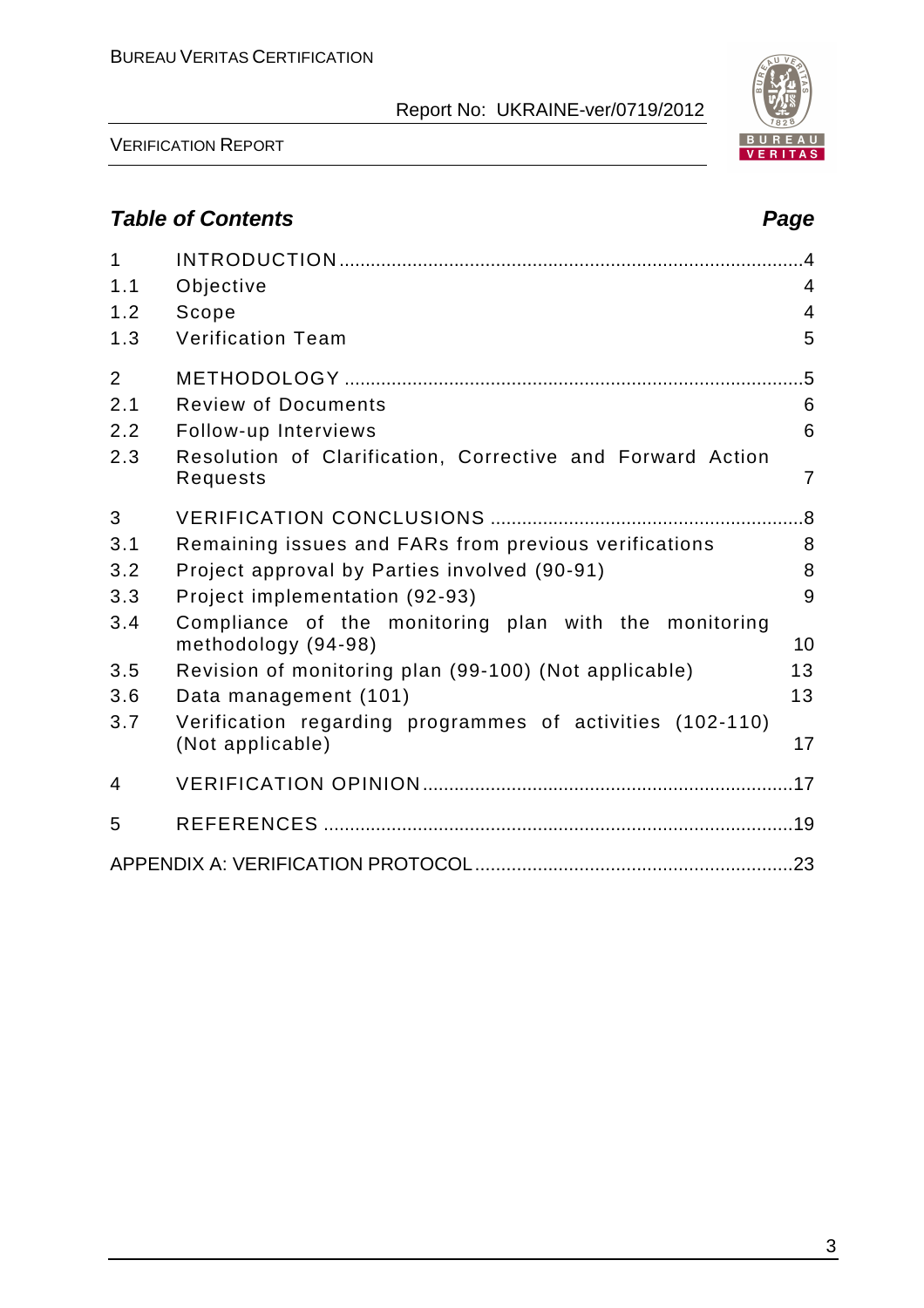

VERIFICATION REPORT

# **1 INTRODUCTION**

Institute for Environment and Energy Conservation has commissioned Bureau Veritas Certification to verify the emissions reductions of its JI project "Revamping of sintering and blast-furnace production at OJSC "Alchevsk Iron and Steel Works" (hereafter called "the project") at Alchevsk, Lugansk oblast, Ukraine.

This report summarizes the findings of the verification of the project, performed on the basis of UNFCCC criteria, as well as criteria given to provide for consistent project operations, monitoring and reporting.

# **1.1 Objective**

Verification is the periodic independent review and ex post determination by the Accredited Independent Entity of the monitored reductions in GHG emissions during defined verification period.

The objective of verification can be divided in Initial Verification and Periodic Verification.

UNFCCC criteria refer to Article 6 of the Kyoto Protocol, the JI rules and modalities and the subsequent decisions by the JI Supervisory Committee, as well as the host country criteria.

## **1.2 Scope**

Verification scope is defined as an independent and objective review of the project design document, the project's baseline study, monitoring plan and monitoring report, and other relevant documents. The information in these documents is reviewed against Kyoto Protocol requirements, UNFCCC rules and associated interpretations.

The verification is not meant to provide any consulting towards the Client. However, stated requests for clarifications, corrective and/or forward actions may provide input for improvement of the project monitoring towards reductions in the GHG emissions.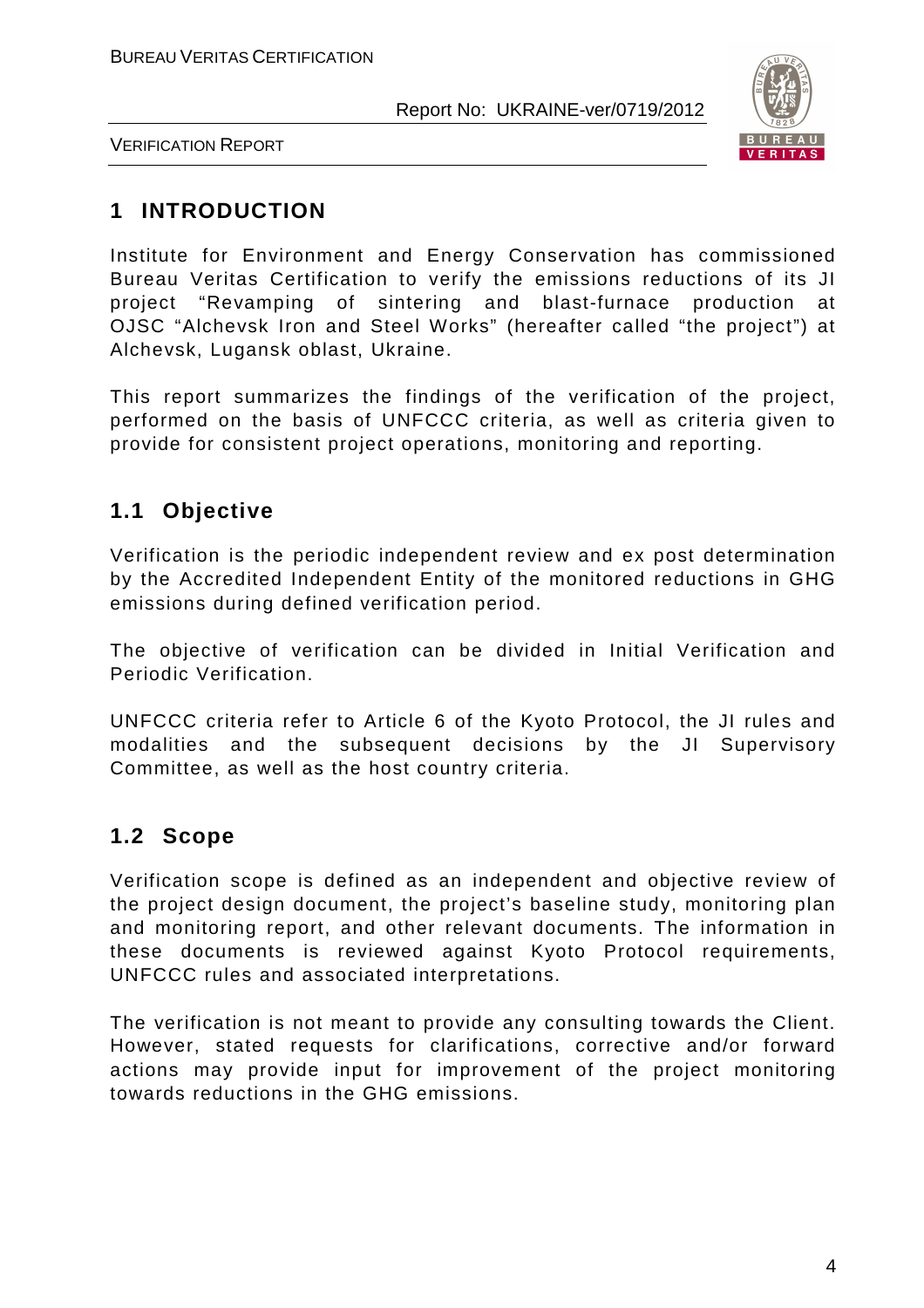

VERIFICATION REPORT

#### **1.3 Verification Team**

The verification team consists of the following personnel:

Oleg Skoblyk Bureau Veritas Certification Team Leader, Climate Change Lead Verifier

Iuliia Pylnova Bureau Veritas Certification Team Member, Climate Change Lead Verifier

Igor Alekseenko Bureau Veritas Certification, Technical specialist

This verification report was reviewed by:

Ivan Sokolov Bureau Veritas Certification, Internal Technical Reviewer

Vyacheslav Yeriomin Bureau Veritas Certification, Technical specialist

# **2 METHODOLOGY**

The overall verification, from Contract Review to Verification Report & Opinion, was conducted using Bureau Veritas Certification internal procedures.

In order to ensure transparency, a verification protocol was customized for the project, according to the version 01 of the Joint Implementation Determination and Verification Manual, issued by the Joint Implementation Supervisory Committee at its 19 meeting on 04/12/2009. The protocol shows, in a transparent manner, criteria (requirements), means of verification and the results from verifying the identified criteria. The verification protocol serves the following purposes:

- It organizes, details and clarifies the requirements a JI project is expected to meet;
- It ensures a transparent verification process where the verifier will document how a particular requirement has been verified and the result of the verification.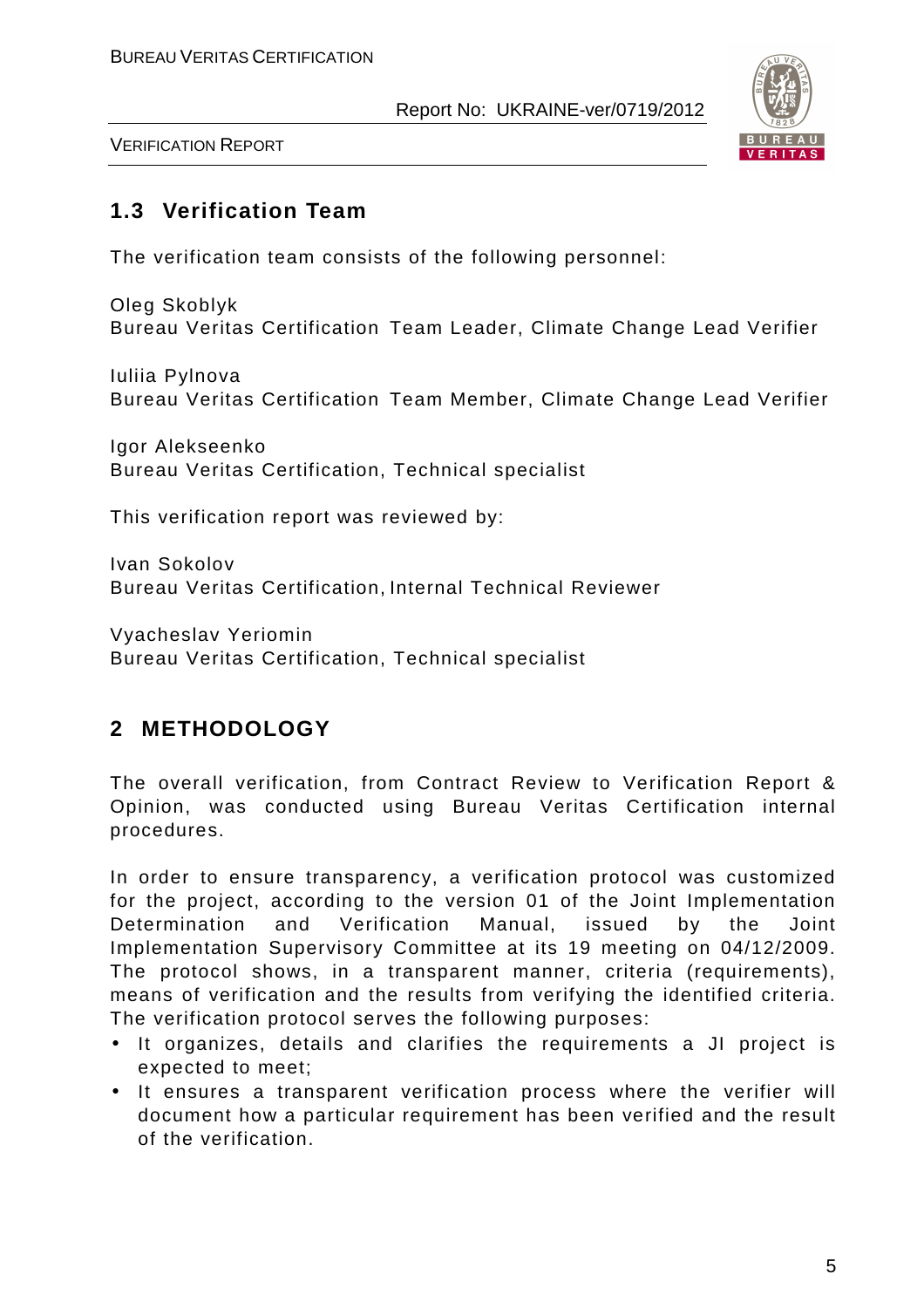

VERIFICATION REPORT

The completed verification protocol is enclosed in Appendix A to this report.

#### **2.1 Review of Documents**

The Monitoring Report (MR) submitted by Institute for Environment and Energy Conservation and additional background documents related to the project design and baseline, i.e. country Law, Project Design Document (PDD), Guidance on criteria for baseline setting and monitoring, Host party criteria, Kyoto Protocol, Clarifications on Verification Requirements to be Checked by an Accredited Independent Entity were reviewed.

The verification findings presented in this report relate to the Monitoring Report versions 1, 2, and project as described in the determined PDD of the final version.

#### **2.2 Follow-up Interviews**

On 06/11/2012 Bureau Veritas Certification performed on-site interviews with project stakeholders to confirm selected information and to resolve issues identified in the document review. Representatives of PJSC "Alchevsk Iron and Steel Works" (according to the documentation checked, 16/05/2011 PJSC "Alchevsk Iron and Steel Works" was established by changing the name of juridical person OJSC "Alchevsk Iron and Steel Works" to PJSC "Alchevsk Iron and Steel Works") and Institute for Environment and Energy Conservation were interviewed (see References). The main topics of the interviews are summarized in Table 1.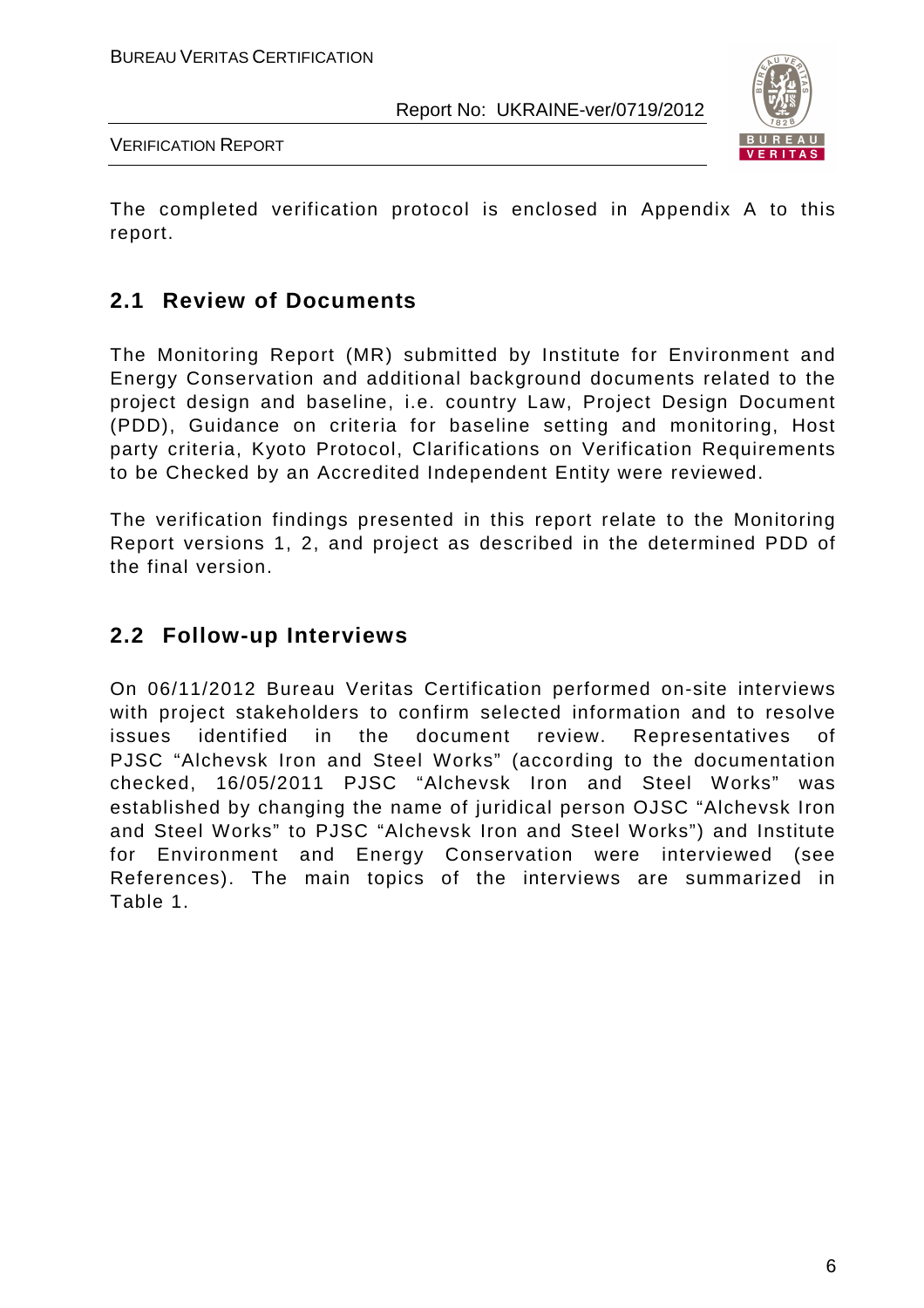

VERIFICATION REPORT

#### **Table 1 Interview topics**

| Interviewed<br>organization                                                       | Interview topics                                                                                                                                                                                                                                                                                                                                                                                            |
|-----------------------------------------------------------------------------------|-------------------------------------------------------------------------------------------------------------------------------------------------------------------------------------------------------------------------------------------------------------------------------------------------------------------------------------------------------------------------------------------------------------|
| PJSC "Alchevsk<br>Iron and Steel<br>Works"                                        | Organizational structure<br>Responsibilities and authorities<br>Roles and responsibilities for data collection and<br>processing<br>Installation of equipment<br>Data logging, archiving and reporting<br>Metering equipment control<br>Metering record keeping system, database<br>IT management<br>Training of personnel<br>Quality management procedures and technology<br>Internal audits and check-ups |
| Institute<br>for I<br>Environment and   Monitoring plan<br>Energy<br>Conservation | Baseline methodology<br>Monitoring report                                                                                                                                                                                                                                                                                                                                                                   |

#### **2.3 Resolution of Clarification, Corrective and Forward Action Requests**

The objective of this phase of the verification is to raise the requests for corrective actions and clarification and any other outstanding issues that needed to be clarified for Bureau Veritas Certification positive conclusion on the GHG emission reduction calculation.

If the Verification Team, in assessing the monitoring report and supporting documents, identifies issues that need to be corrected, clarified or improved with regard to the monitoring requirements, it should raise these issues and inform the project participants of these issues in the form of:

(a) Corrective action request (CAR), requesting the project participants to correct a mistake that is not in accordance with the monitoring plan;

(b) Clarification request (CL), requesting the project participants to provide additional information for the Verification Team to assess compliance with the monitoring plan;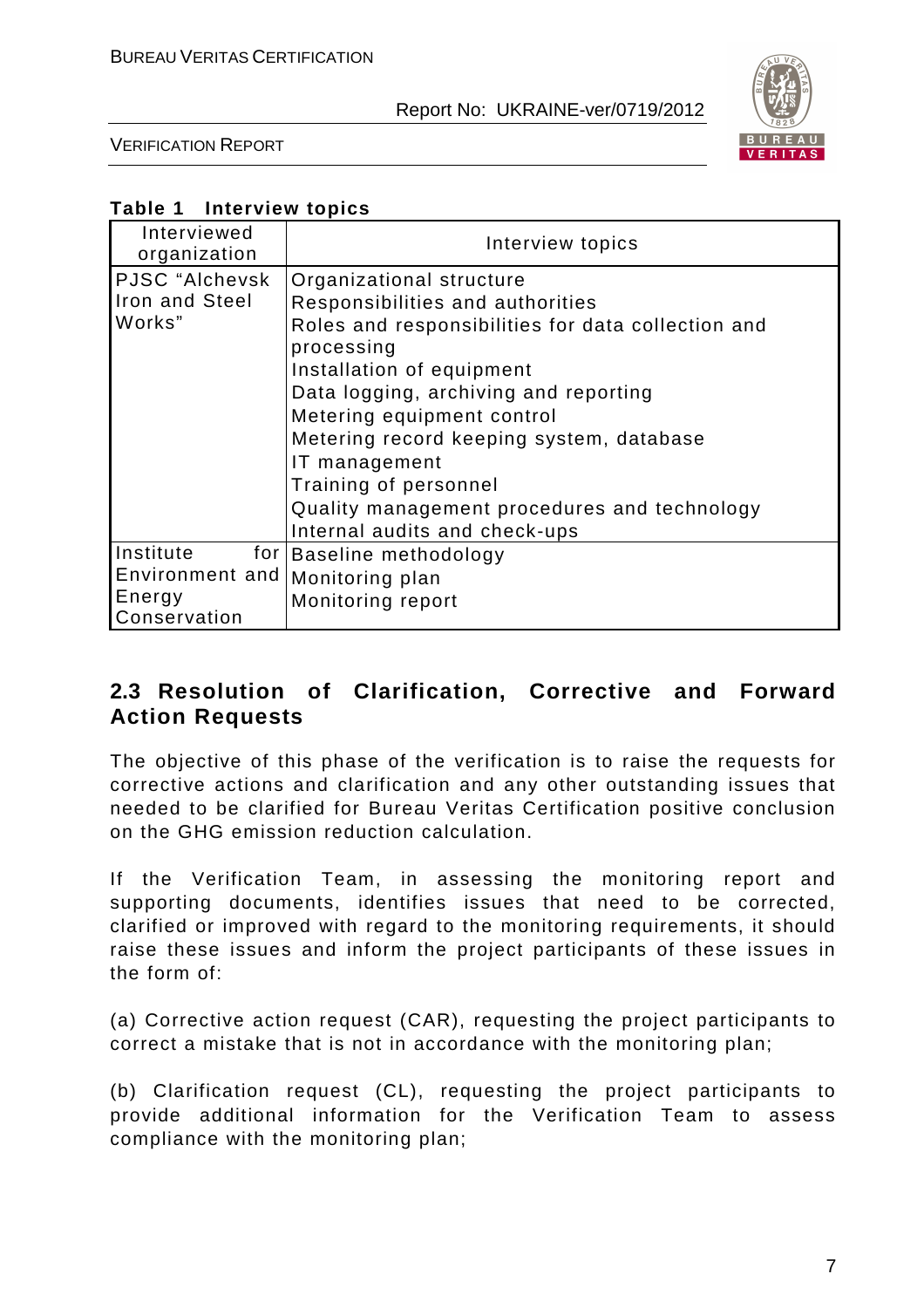

VERIFICATION REPORT

(c) Forward action request (FAR), informing the project participants of an issue, relating to the monitoring that needs to be reviewed during the next verification period.

The Verification Team will make an objective assessment as to whether the actions taken by the project participants, if any, satisfactorily resolve the issues raised, if any, and should conclude its findings of the verification.

To guarantee the transparency of the verification process, the concerns raised are documented in more detail in the verification protocol in Appendix A.

# **3 VERIFICATION CONCLUSIONS**

In the following sections, the conclusions of the verification are stated.

The findings from the desk review of the original monitoring documents and the findings from interviews during the follow up visit are described in the Verification Protocol in Appendix A.

The Clarification, Corrective and Forward Action Requests are stated, where applicable, in the following sections and are further documented in the Verification Protocol in Appendix A. The verification of the Project resulted in 02 Corrective Action Requests, 02 Clarification Requests, and 0 Forward Action Request.

The number between brackets at the end of each section corresponds to the DVM paragraph.

## **3.1 Remaining issues and FARs from previous verifications**

There were no remaining issues and FARs from the previous verification.

## **3.2 Project approval by Parties involved (90-91)**

Written project approval was received from the Netherlands DFP (Declaration of Approval 2011JI14 on the JI project "Revamping of sintering and blast-furnace production at OJSC "Alchevsk Iron and Steel Works" issued by Ministry of Economic Affairs, Agriculture and Innovation dated 10/05/2011).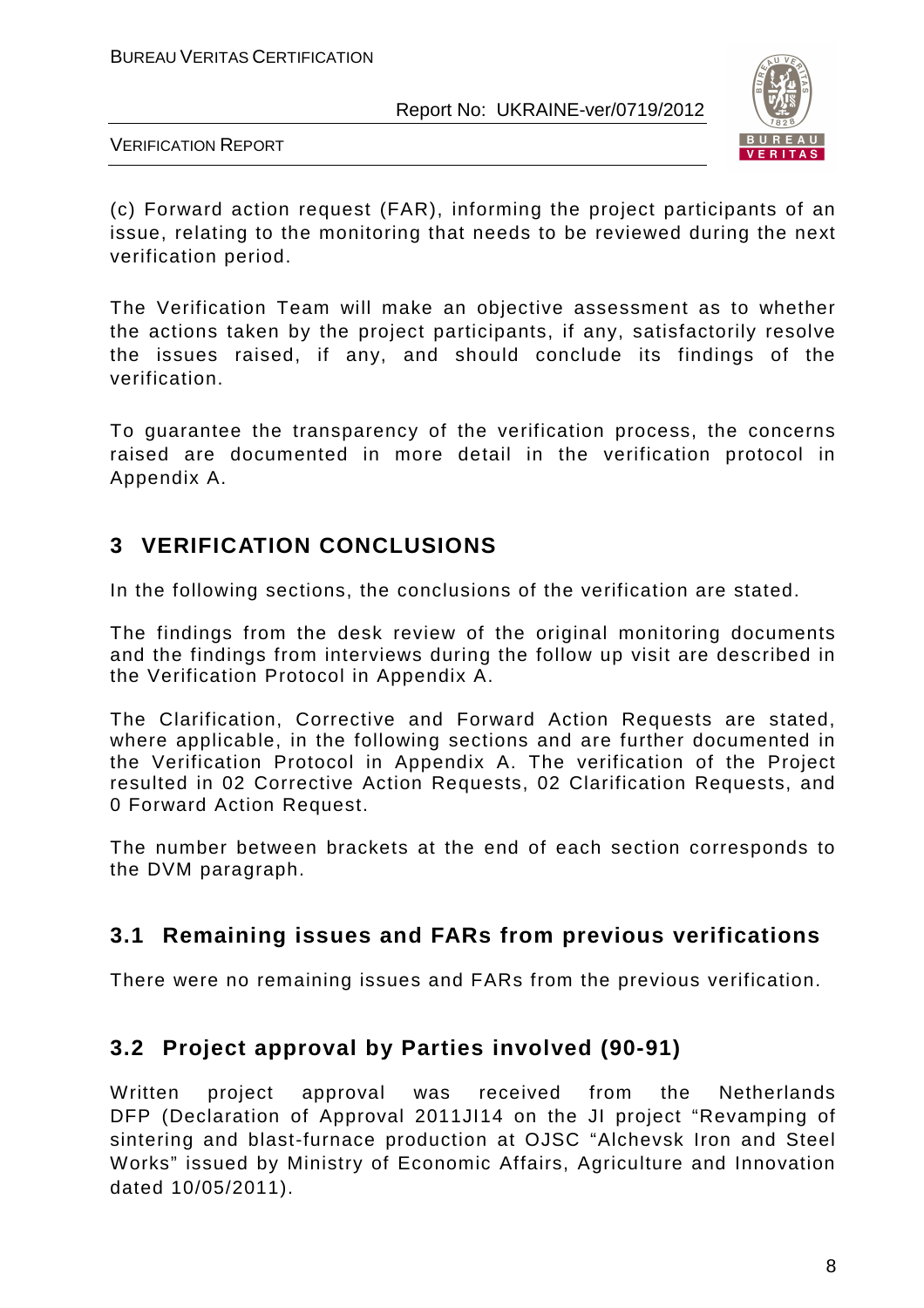

VERIFICATION REPORT

The abovementioned written approval is unconditional.

Also, Letter of Approval (LoA #1155/23/7 dated 11/05/2011) on the JI project "Revamping of sintering and blast-furnace production at OJSC "Alchevsk Iron and Steel Works" was issued by National Environmental Investment Agency of Ukraine that is National Focal Point of host Party (Ukraine).

#### **3.3 Project implementation (92-93)**

The implementation status of the project:

installation of pulverized coal injection (PCI) facility at BF  $#$  1 (implementation of this measure was started in October 2006 and was completed in May 2009);

installation of PCI facility at BF  $# 5$  (implementation of this measure was started in October 2006 and was completed in August 2009);

installation of PCI facilities at BFs  $# 3$  and  $# 4$  (implementation of this measure was started in October 2006, and will be completed in the first quarter of 2014 at BF  $\#$  3 and in the fourth quarter of 2012 at BF  $\#$  4);

renewal and reconstruction of  $BF # 1$  (implementation of this measure was started in the first half of 2004 and BF#1 was commissioned on 16th of May 2007);

- renewal and reconstruction of BF # 5 (implementation of this measure was started in 2006 and such measure was implemented during the first quarter of 2012. Majority of renewal and reconstruction measures at BF # 5 were connected to ensuring the PCI facility to work at full capacity and installation of system that injects nitrogen into the interbell space of BF instead of steam. The nitrogen injection system was implemented in March 2012 in compliance with the statement dated 25/09/2012;

reconstruction of the oxygen unit  $#$  4 (implementation of this measure was started in 2004 and was completed in December 2005);

installation of oxygen units  $# 7$  (implementation of this measure was started in 2007 and was completed in 2008);

installation of oxygen units  $# 8$  (implementation of this measure was started in 2007 and was completed in 2009);

- construction of BF # 2 (implementation of this measure was started in 2007 and was not completed during the monitoring period. For the present time construction of BF # 2 is delayed because of adverse market situation and lack of financing. Construction of BF # 2 will be continued after improvement of market situation and availability of funding. According to the project implementation schedule stated in the Project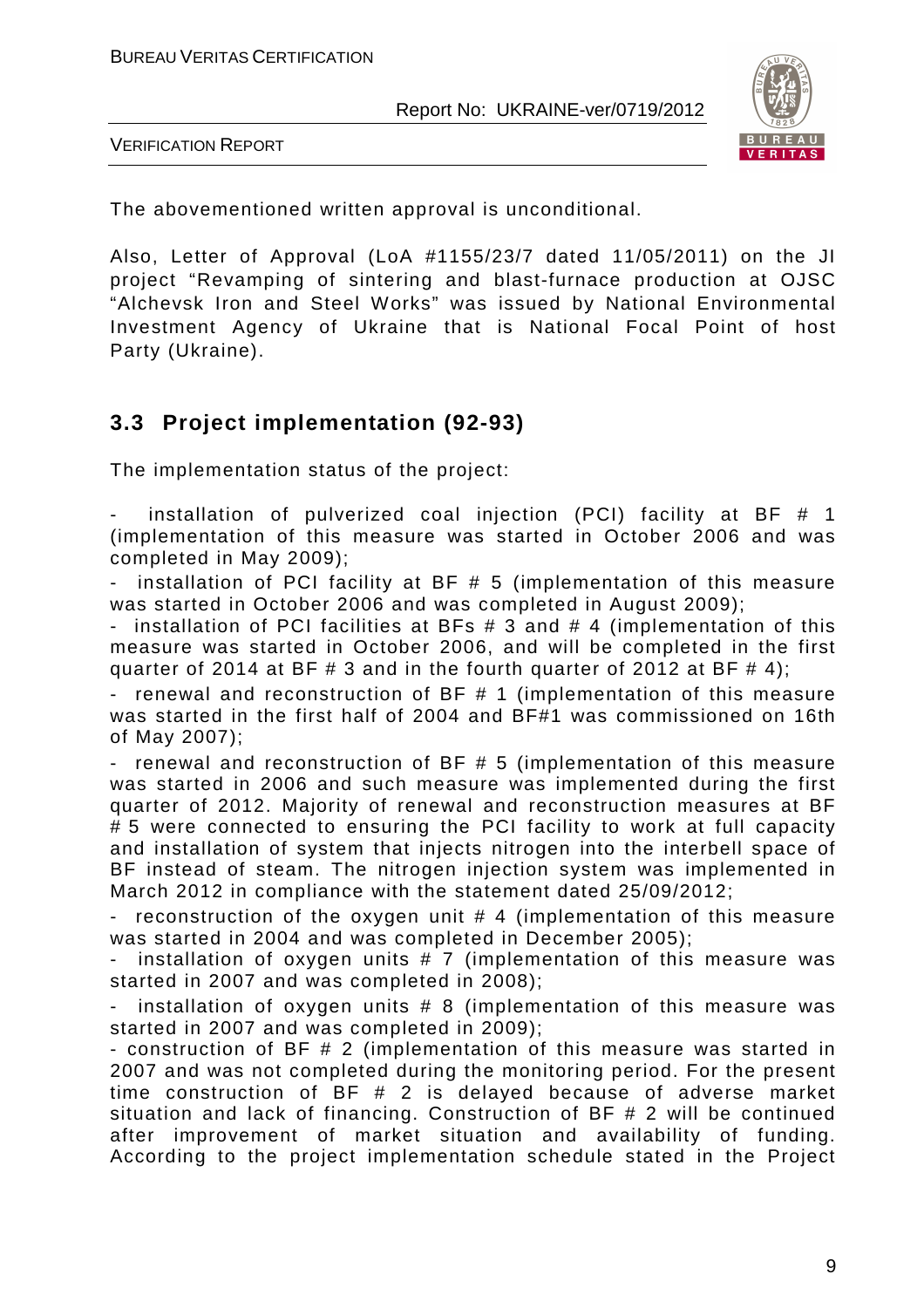BUREAU VERITAS CERTIFICATION

Report No: UKRAINE-ver/0719/2012



VERIFICATION REPORT

Design Document (PDD), commissioning of the measure is expected in the year 2015);

- construction of new sinter plant (implementation of this measure was started in 2006 and was not completed during the monitoring period. According to the project implementation schedule in the PDD, commissioning of the sinter plant is expected in the year 2016);

- construction of new lime kilns #5 and #6 (implementation of this measure was started in 2005. New lime kiln #5 was operating in startingup mode from December 2011 till February 2012 and was commissioned in February 2012 in compliance with the statement dated 29/02/2012. New lime kiln #6 is operating in starting-up mode from May 2012 and will be commissioned during the fourth quarter of 2012).

The identified areas of concern as to Project implementation, project participants response and BV Certification's conclusion are described in Appendix A (refer СAR 01).

#### **3.4 Compliance of the monitoring plan with the monitoring methodology (94-98)**

The monitoring occurred in accordance with the monitoring plan included in the PDD regarding which the determination has been deemed final and is so listed on the UNFCCC JI website and in accordance with the revisions to the monitoring plan determined during the verification of the first half-year of 2011.

For calculating the emission reductions, key indicators, constants and variables such as total pig iron output, quantity of each fuel used in making pig iron, emission factor for fuel consumption, electricity consumed in producing pig iron, emission factor for electricity consumption, quantity of fuel used in sintering process, electricity consumed in sintering process, quantity of reducing agents, emission factor of each reducing agent, quantity of each other input in pig iron production, emission factor of each other input, quantity of fuel used for balance of process needs, and electricity consumed for balance of process needs, influencing the baseline emissions and the activity level of the project and the emissions as well as risks associated with the project were taken into account, as appropriate.

Data sources used for calculating emission reductions are clearly identified, reliable and transparent.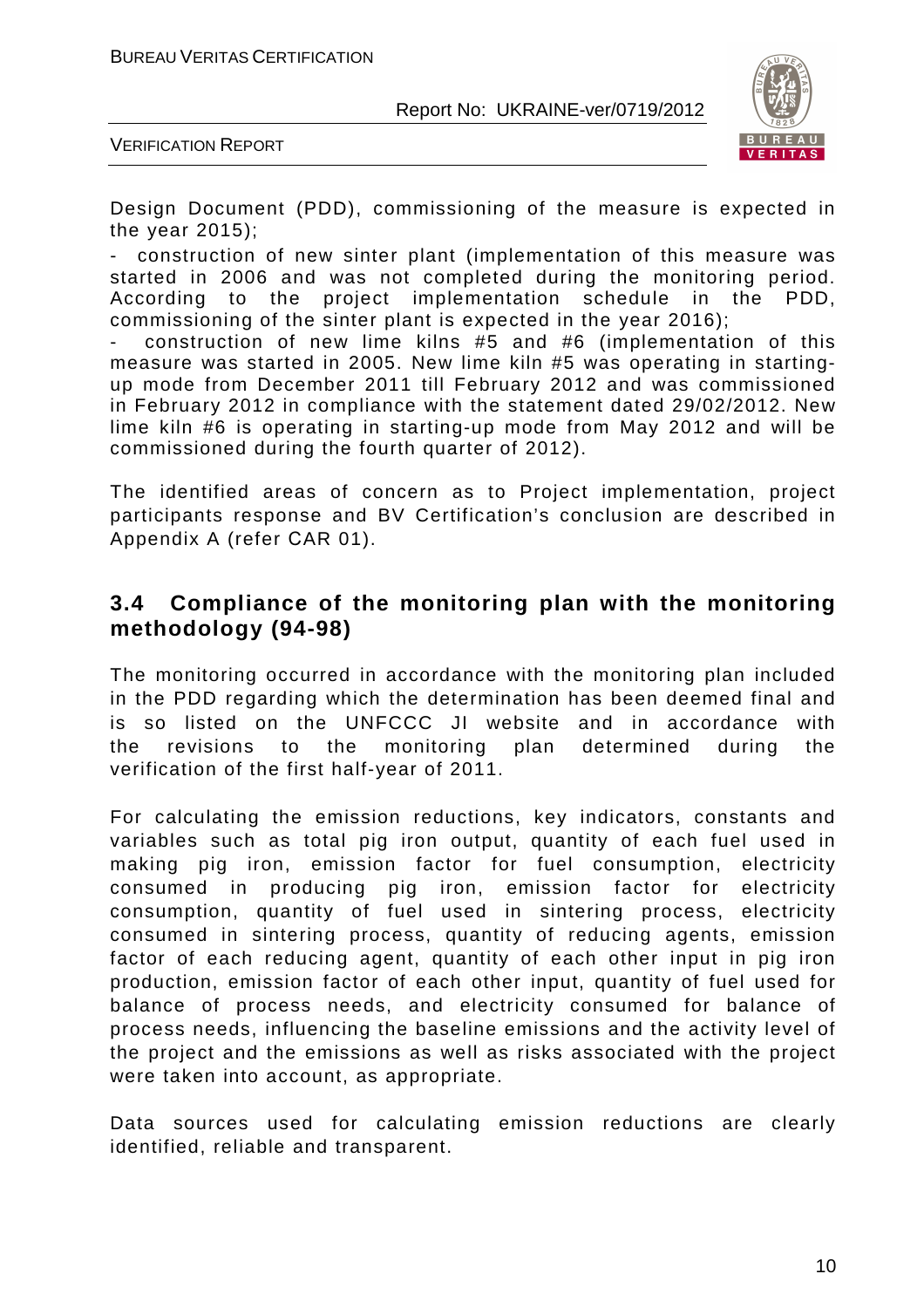

VERIFICATION REPORT

Emission factors, including default emission factors, are selected by carefully balancing accuracy and reasonableness, and appropriately justified of the choice.

Monitoring report for the project (3 quarter of 2012) is already using specific values of carbon dioxide emission factors for fuel based on specific carbon content or calorific value of fuel. Emission factors from consumption of coal (anthracite), limestone and dolomite and for production of coke and iron pellets are based on IPCC data due to the fact that national data are not officially approved by the national designating entity. As soon as they are approved, the corresponding changes will be incorporated into the monitoring reports.

Taking into account that the project boundary of the JI project "Installation of a new waste heat recovery system at Alchevsk Coke Plant, Ukraine" (UA1000130 - registered under Track 1) includes blast-furnaces of AISW with respect to particular volumes of consumed dry blast-furnace coke, the  $CO<sub>2</sub>$  emission reductions that were generated during the period of 01/07/2012 – 30/09/2012 due to component three (3) of mentioned above JI project were attributed to the leakages of GHG's.

Project line emissions were calculated as the result of multiplying the total volume of dry blast-furnace coke consumed in the blast-furnaces of AISW during the period of  $01/07/2012 - 30/09/2012$  by  $CO<sub>2</sub>$  emission factor for coke.

Baseline emissions due to component three (3) were calculated based on such initial data as: volumes of consumed dry blast-furnace coke in the blast-furnaces of AISW and coke quality indicators  $(M_{10}, M_{25}, M_{80})$  for wetquenched and dry-quenched blast-furnace coke during the period of 01/07/2012 – 30/09/2012. JI specific approach, which is applied for calculation of baseline emissions due to component three (3), is demonstrated in the PDD of JI project "Installation of a new waste heat recovery system at Alchevsk Coke Plant, Ukraine".

Leakages of GHG emissions were calculated by subtracting total project line emissions generated by the JI project "Installation of a new waste heat recovery system at Alchevsk Coke Plant, Ukraine" from the baseline emissions that were generated by the component three (3) of the mentioned above project during this reporting period.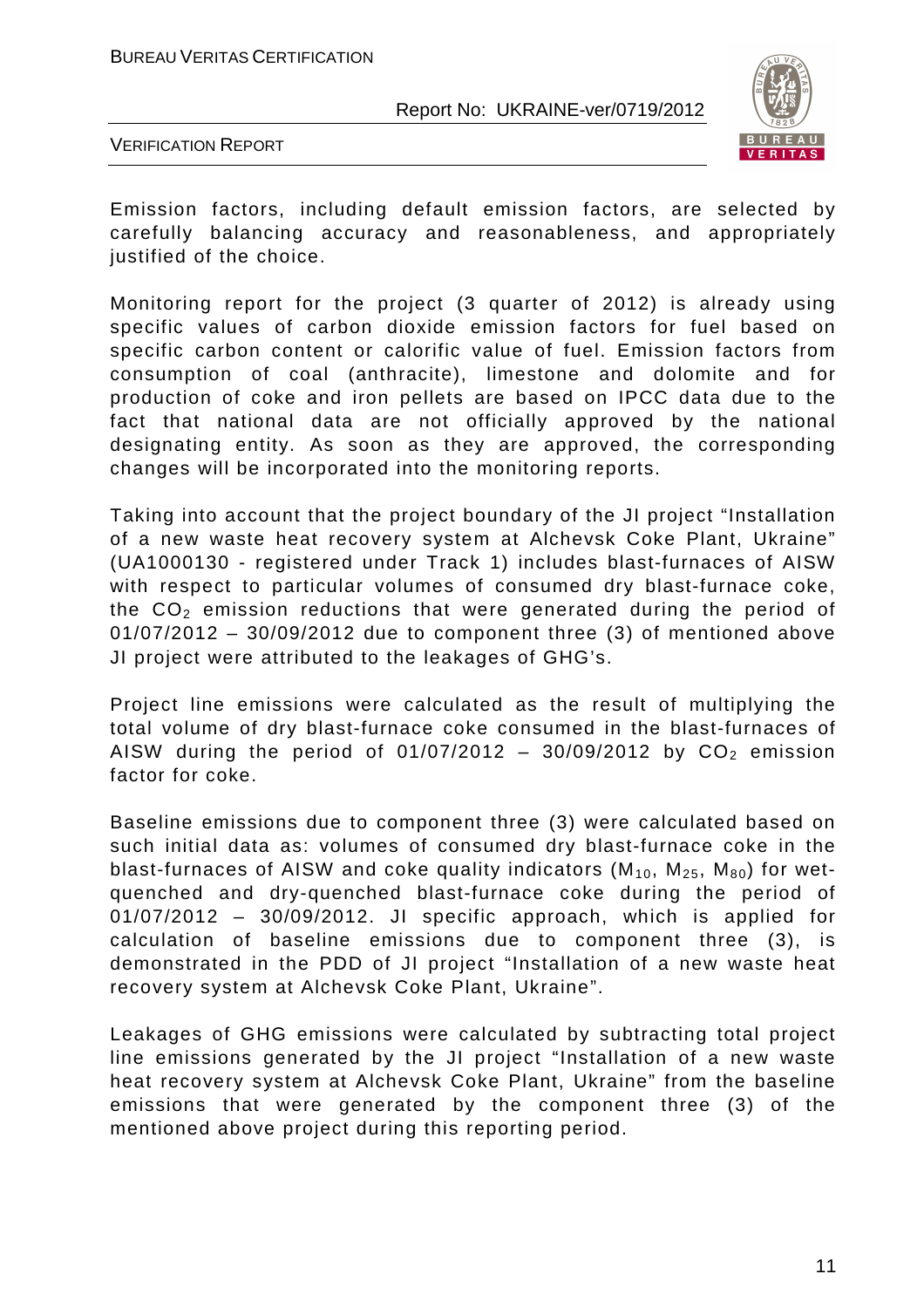

VERIFICATION REPORT

Together with this, in order to ensure accuracy of leakages calculation and also to ensure full correlation between leakages under this project and emission reductions generated by the JI project "Installation of a new waste heat recovery system at Alchevsk Coke Plant, Ukraine" (because weighted average indicators are used), the project developer, at the first stage, calculated leakages for the period of 01/01/2012 – 30/09/2012 and then, at the second stage, subtracted leakages that were generated during the period of  $01/01/2012 - 30/06/2012$  from the total volume of leakages generated during the period of 01/01/2012 – 30/09/2012. As the result, leakages of GHG emissions for the period of 01/07/2012 – 30/09/2012 were accurately calculated.

After that, leakages of GHG emissions were subtracted from the total volume of emission reductions associated with this project during this monitoring period.

Leakages during the third quarter of 2012 are equal 27 484 tonnes  $CO<sub>2</sub>e$ .

Mentioned above volume of leakages is based on actual data which can be proved by initial data from AISW and Alchevsk Coke Plant. The Excelfile with calculation of leakages, together with initial data from AISW and Alchevsk Coke Plant, will be provided to the verifier in order to verify the mentioned above amount of leakages generated under this project.

The calculation of emission reductions is based on conservative assumptions and the most plausible scenarios in a transparent manner.

 The difference between the value of emission reductions that were actually generated during the third quarter of 2012 and emission reduction estimated in the registered PDD is caused by the following reasons: the better improvement of raw materials quality that are used in pig iron production process, in particular, of its fraction content, hardness, abrasion, ash content, sulphur content as well as the level of impurities, iron content etc. and better technological improvements of pig iron production (melting) process than it was previously expected in the registered PDD; market influence on the replacement of coke by coal; implementation of energy efficiency measures which are described in registered PDD and ascribed to project boundaries etc.

The identified areas of concern as to Compliance of the monitoring plan with the monitoring methodology, project participants response and BV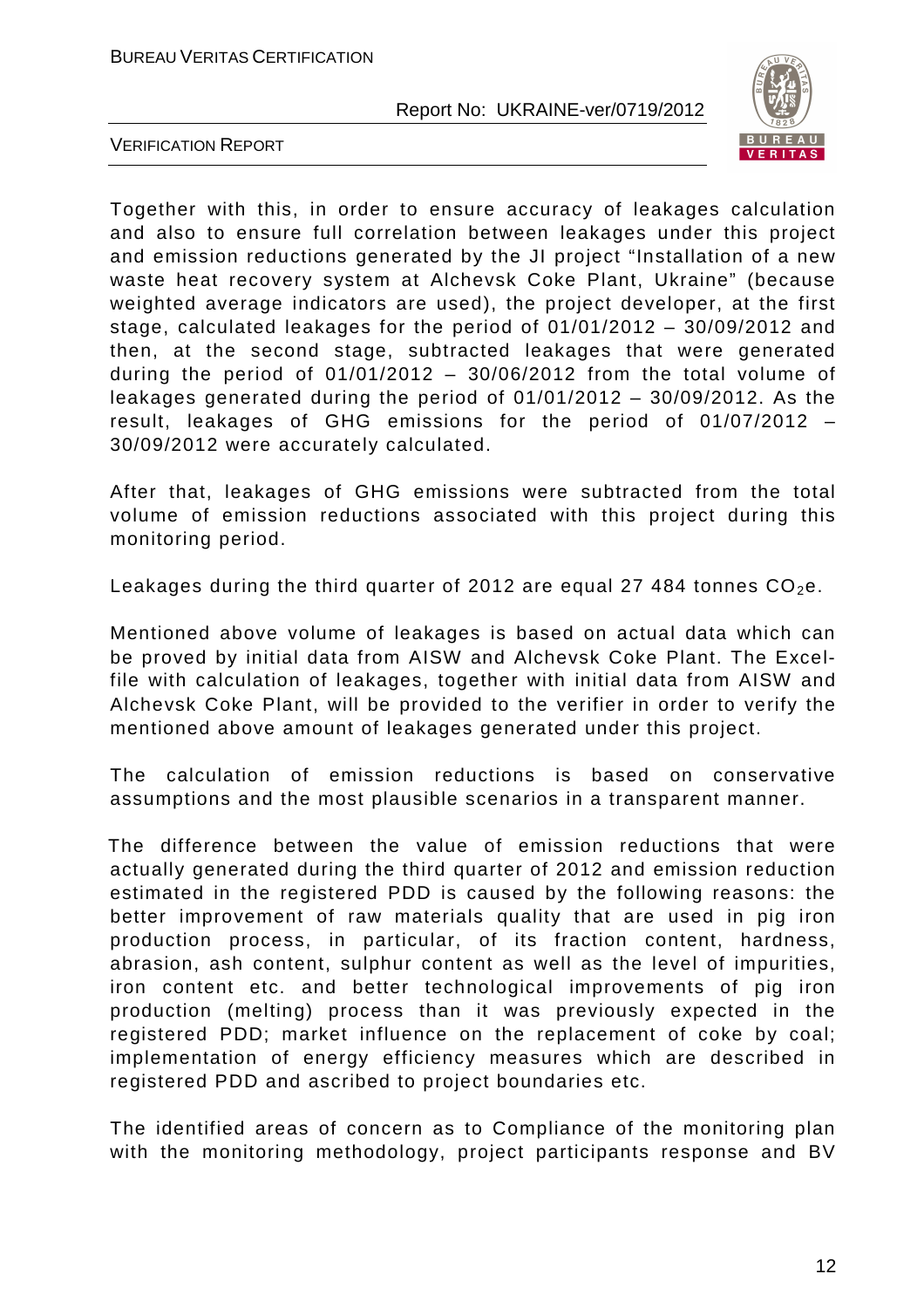

VERIFICATION REPORT

Certification's conclusion are described in Appendix A (refer to CL 01 and CL 02).

## **3.5 Revision of monitoring plan (99-100)**

Revisions to the monitoring plan were finally determined during the verification of the first half-year of 2011.

No additional revisions have occurred through the current monitoring period.

#### **3.6 Data management (101)**

The data and their sources, provided in monitoring report, are clearly identified, reliable and transparent.

The implementation of data collection procedures is in accordance with the PDD and revised monitoring plan, including the quality control and quality assurance procedures. These procedures are mentioned in the section "References" of this report.

The monitoring of JI project indicators at AISW was realized on regular basis where the system of data collection on FER consumption was being used. The data needed for the monitoring of the project were collected during the process of normal equipment use. The production facilities of the plant were equipped with the measuring devices such as scales, meters and gas, water, steam, electricity consumption meters. The monitoring of the project formed an organic part of routine monitoring of manufacturing process. This allowed receiving data regarding the project continuously.

The Chief Metrological Specialist of the AISW was in charge for maintenance of the facilities and monitoring equipment as well as for their accuracy required by Regulation PP 229-Э-056-863/02-2005 of "Metrological services of the metallurgical mills" and by "Guiding Metrological Instructions". In case of defect, discovered in the monitoring equipment, the actions of the staff were determined in Guiding Metrological Instructions. The measurements were conducted constantly in automatic regime.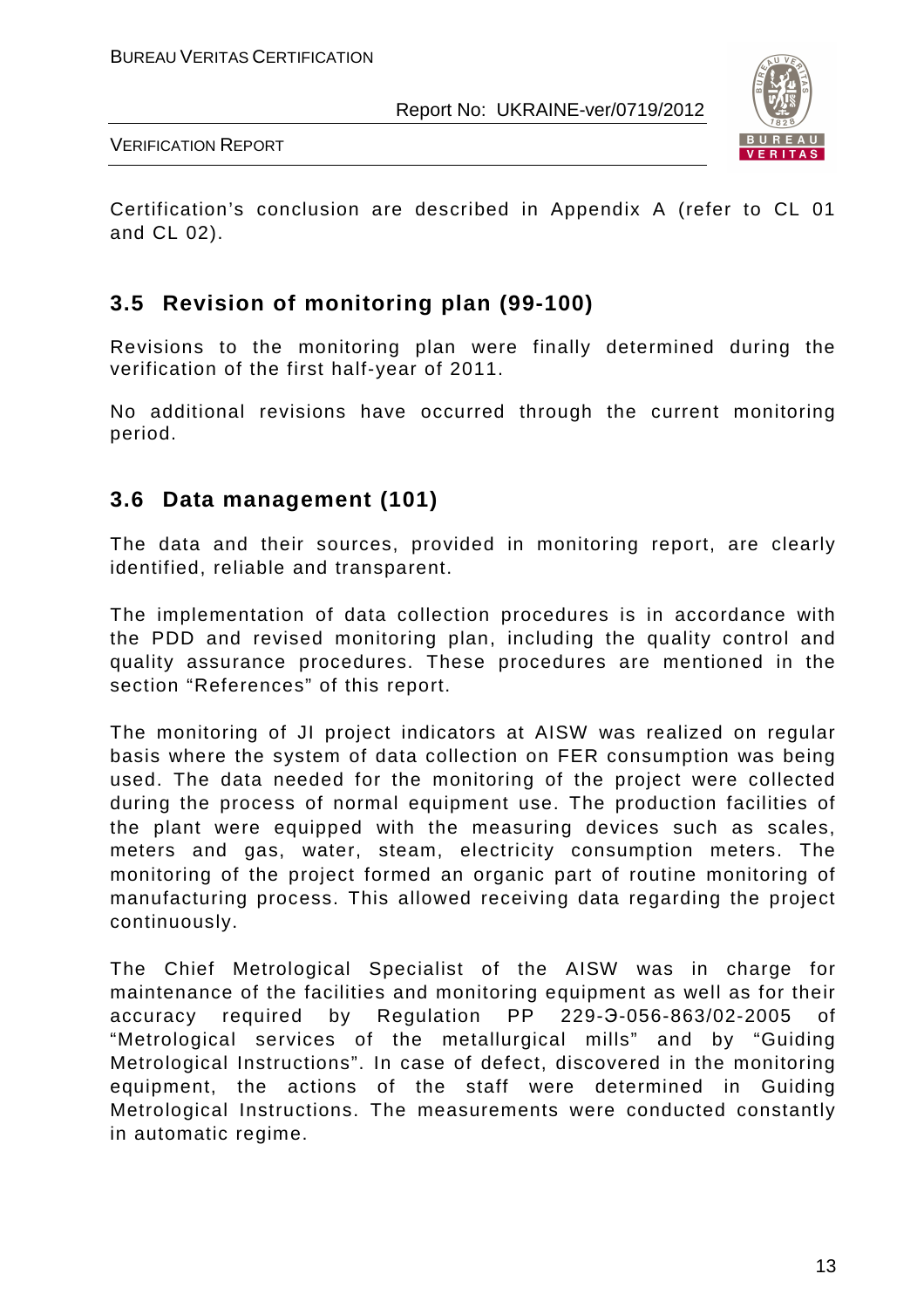

VERIFICATION REPORT

The data required to be monitored under the proposed JI project was routinely collected within the normal operations of the AISW. Together with this data collection was an integral part of routine monitoring. Data was compiled in (i) day-to-day records, (ii) quarterly records, and (iii) annual records. Data were collected in the electronic database of AISW and in printed documents. All records where finally stored in Planning Department.

According to the order # 95 dated 01/02/2012 on appointment of responsible persons for the monitoring of JI Projects under the Kyoto Protocol and also on the period of monitoring data storage at the plant, the data that are required to be monitored are kept during whole crediting period and for two years after the last transfer of emission reduction units (ERUs) under the project.

The revised monitoring plan that was finally determined in the verification report for the first half-year of 2011 was implemented by different specialists of the AISW under supervision of Chief Energy Specialist and managed by Director General of the Plant.

The measurement results were being used by the Chief power-engineering specialist department, by the services and technical staff of the Steel Mill. They were reflected in the technological instructions of production processes regime and also in the "Guiding Metrological Instructions" revised versions. The monitoring data reports and calculations were under the competence of the Chief power-engineering specialist assistant in accordance to the interior orders of the Steel Mill.

All main production shops and specialists of the plant were involved in preparation of monitoring report under coordination of Chief Energy Specialist.

With the project equipment introduction the workers of AISW have the opportunity to update their working skills, stimulated by the theoretical and practical trainings and studies to operate the project equipment that is implemented under the project at the Steel Mill. Thus during this monitoring period, the direction of AISW has organized staff professional training at sinter plant and blast-furnace shop under the programs of AISW staff professional training. The information note for chief power engineer of AISW №021/452 dated 03/10/2012 on staff professional training (during the third quarter of 2012) was provided to the verification team.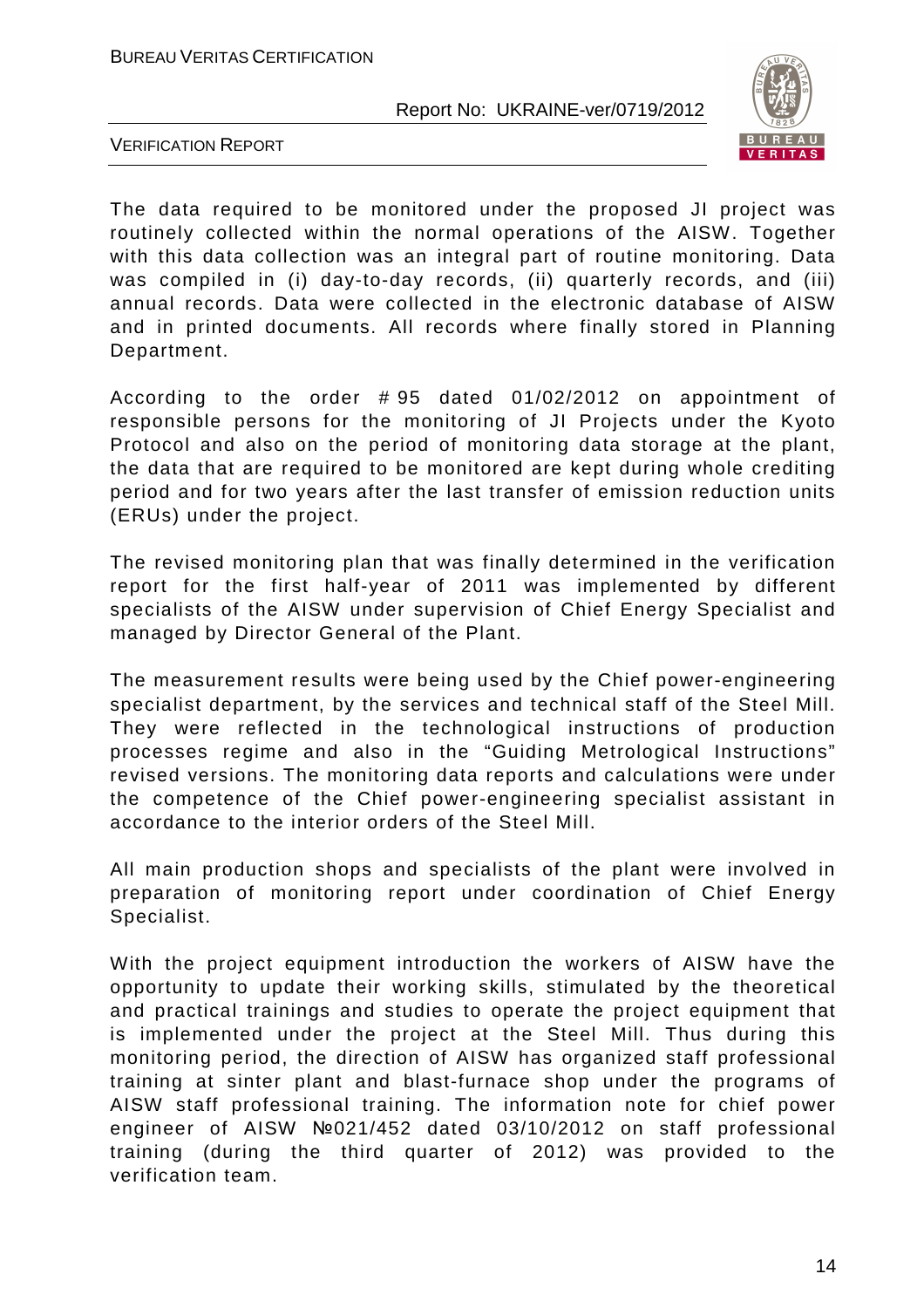

VERIFICATION REPORT

AISW used the accredited system of quality regulation according to the requirements of the ISO 9001 standard. In order to ensure the appropriate quality management system implementation the internal audits are conducted at the plant on monthly basis based on the AISW order # 864 of 27/12/2010. The department of quality management is responsible for the internal audit implementation at the plant and for the storage of the Reports on the results of the audits.

Internal audits on compliance to the standard of ISO 9001:2008 Quality Management Systems were not conducted under the project during this monitoring period.

The Guiding Metrological Instructions were developed in accordance with ISO 9001. They secured required level of accuracy by using monitoring equipment and by the possibility to crosscheck the data adequacy.

Monitoring equipment met the regulatory requirements of Ukraine regarding accuracy and measurement error. All the equipment used for monitoring purposes, were in line with national legislative requirements and standards and also with ISO 9001 standard. The accuracy of devices was guaranteed by the manufacturers; the error was calculated and confirmed by device certificates. All monitoring equipment was covered by the detailed verification (calibration) plan. The verification process was under strict control. All measuring equipment was included in the verification schedule and verified with established periodicity. According to the schedule of verification, all devices were in satisfactory condition. The documented instructions to operate the facilities were stored at the working places.

The standard ISO 14001 Environmental management systems has been implemented and certified at AISW. The standard determines the procedures related to collection and archiving of data on environmental impacts within activity of the plant and, accordingly, the proposed project activity.

Also, the standard BS OHSAS 18001:2007 Occupational Health and Safety Management Systems was implemented at AISW in the scope of production of cast iron, steel, cast and rolled slabs, steel plate and bar section. The standard helps the plant to manage and control its occupational health and safety risks and to improve its occupational health and safety performance.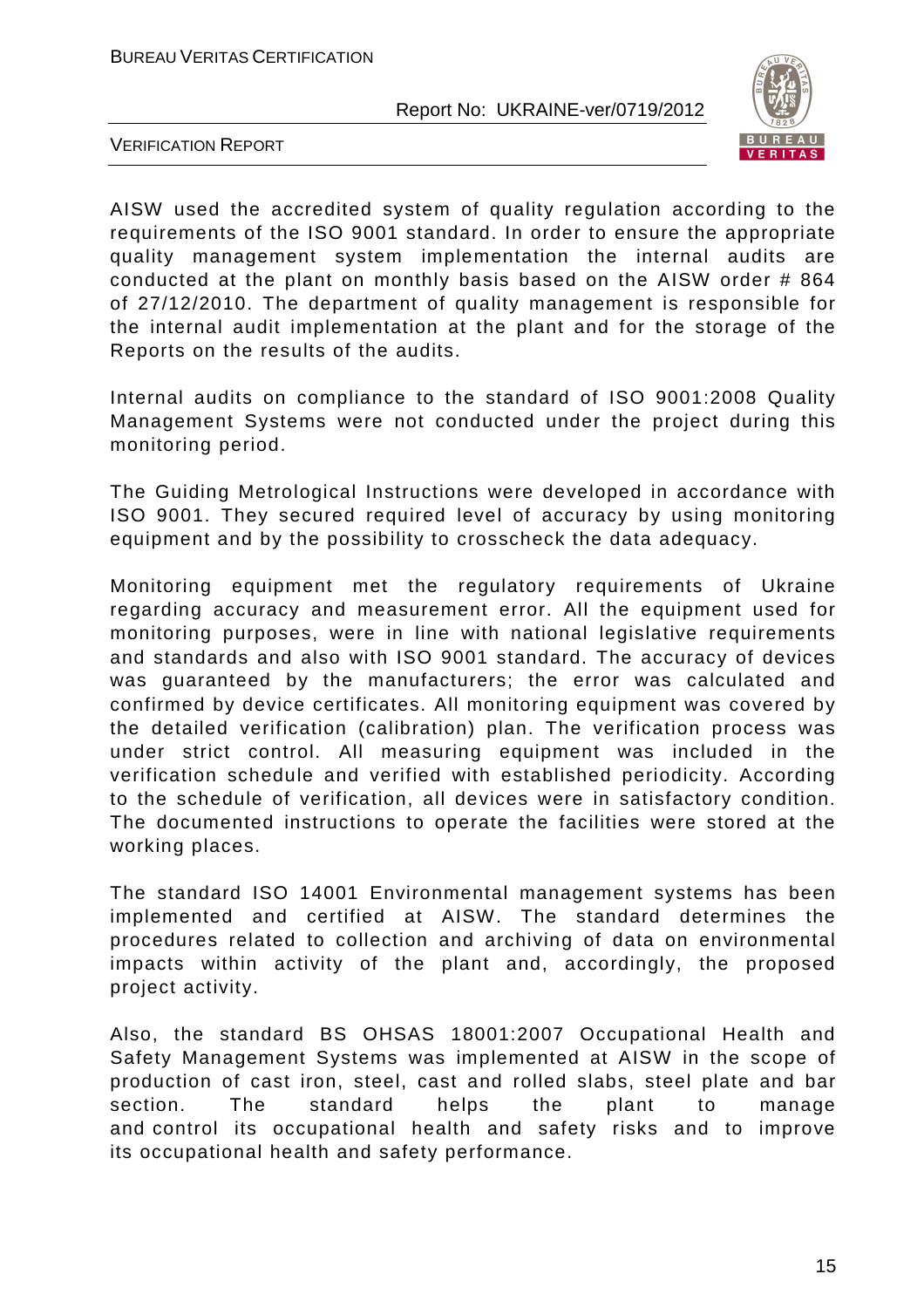

VERIFICATION REPORT

During this monitoring period, internal audits on compliance to the standard of ISO 14001:2004 Environmental Management Systems and on compliance to the standard of BS OHSAS 18001:2007 Occupational Health and Safety Management Systems were not conducted. These internal audits are conducted on the annual basis.

The monitoring procedures were quite comprehensible, because they had already been used at AISW for measuring input and output production parameters, and also for receiving data on level of FER and raw-materials consumption. The most effective accessible methods were used for the error minimization. Generally the error level was low for all parameters (varied between 0,5% and 2%) that were subjected to the monitoring. The uncertainty level for each parameter monitored is demonstrated in Section D.2. "Quality control (QC) and quality assurance (QA) procedures undertaken for data monitored" of the PDD and can be confirmed by the relevant passports for each monitoring equipment. Thus, the measurements uncertainty level corresponded with technologies, used in the production process, and was taken into the account when the data were taken from devices.

During the third quarter of 2012 (namely on 17/09/2012), in connection with the schedule electricity supply meters serial №64832, №64811, №64839 and №64812 in the electric substation Kislorodnaya 1 were replaced by electricity supply meters serial №64869, №64840, №66698 and №72174. Such replacements are confirmed by the records in the aggregate journal of substation Kislorodnaya 1.

Also, during this monitoring period (namely on 07/08/2012) natural gas consumption meter serial №295315 was replaced by natural gas consumption meter serial №162527 and that was confirmed by the record in the journal «The CHP device list».

The evidence and records used for the monitoring are maintained in a traceable manner.

The data collection and management system for the project is in accordance with the PDD and the revision of the monitoring plan determined during the verification of first half-year of 2011.

The identified areas of concern as to Data management, project participants response and BV Certification's conclusion are described in Appendix A (refer to CAR 02).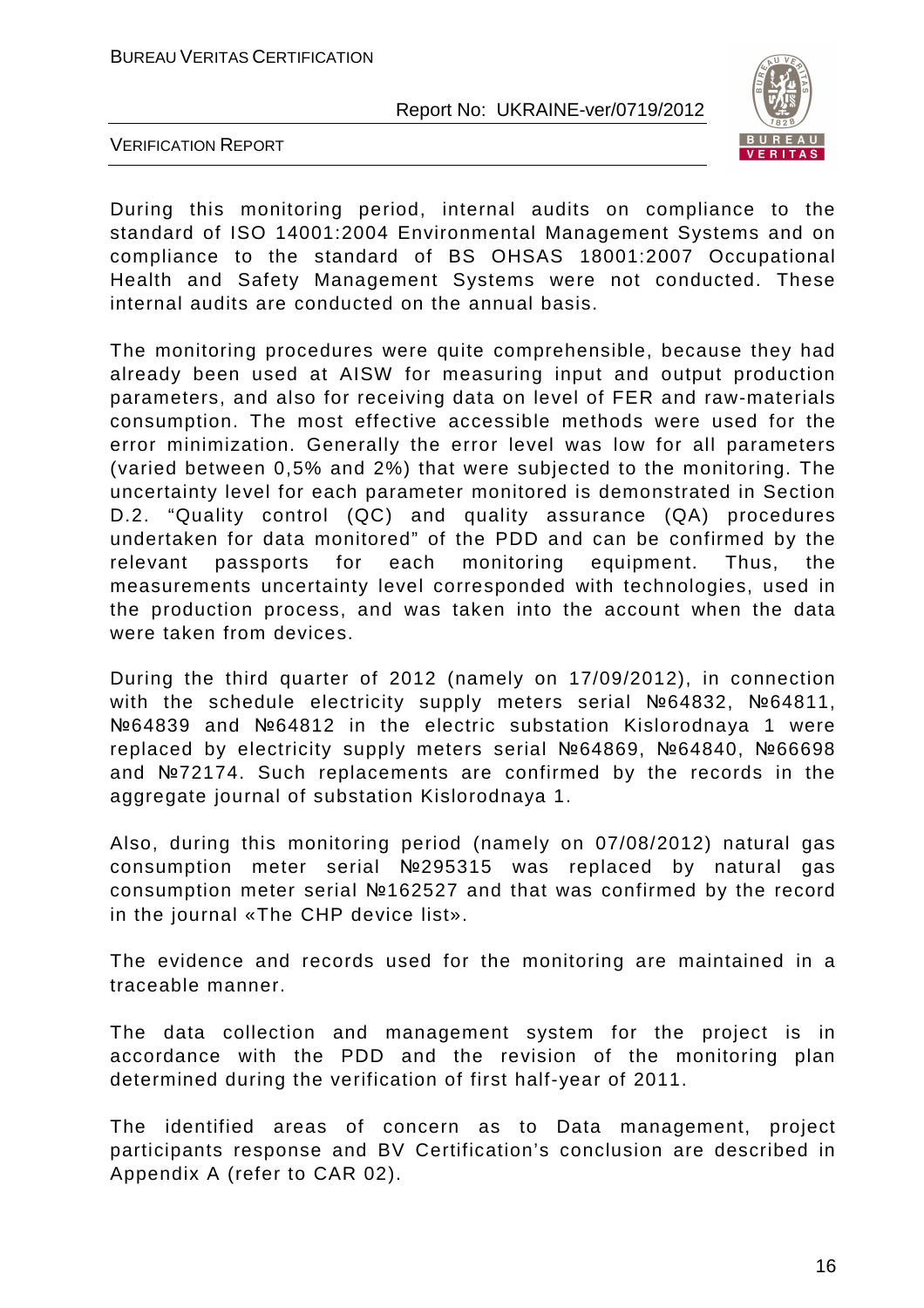

VERIFICATION REPORT

#### **3.7 Verification regarding programmes of activities (102- 110)**

Not applicable.

# **4 VERIFICATION OPINION**

Bureau Veritas Certification has performed the seventh periodic verification of the "Revamping of sintering and blast-furnace production at OJSC "Alchevsk Iron and Steel Works" Project in Ukraine, which applies JI specific approach. The verification was performed on the basis of UNFCCC criteria and host country criteria and also on the criteria given to provide for consistent project operations, monitoring and reporting.

The verification consisted of the following three phases: i) desk review of the monitoring report against the project design and the baseline and monitoring plan; ii) follow-up interviews with project stakeholders; iii) resolution of outstanding issues and the issuance of the final verification report and opinion.

The management of PJSC "Alchevsk Iron and Steel Works" is responsible for the preparation of the GHG emissions data and the reported GHG emissions reductions of the project on the basis set out within the revised Monitoring Plan determined during the verification of first half-year of 2011. The development and maintenance of records and reporting procedures in accordance with that plan, including the calculation and determination of GHG emission reductions from the project, is the responsibility of the management of the project.

Bureau Veritas Certification verified the Project Monitoring Report version 2 for the reporting period as indicated below. Bureau Veritas Certification confirms that the project is implemented as per determined changes. Installed equipment being essential for generating emission reduction runs reliably and is calibrated appropriately. The monitoring system is in place and the project is generating GHG emission reductions.

Bureau Veritas Certification can confirm that the GHG emission reduction is accurately calculated and is free of material errors, omissions, or misstatements. Our opinion relates to the project's GHG emissions and resulting GHG emissions reductions reported and related to the approved project baseline and monitoring, and its associated documents. Based on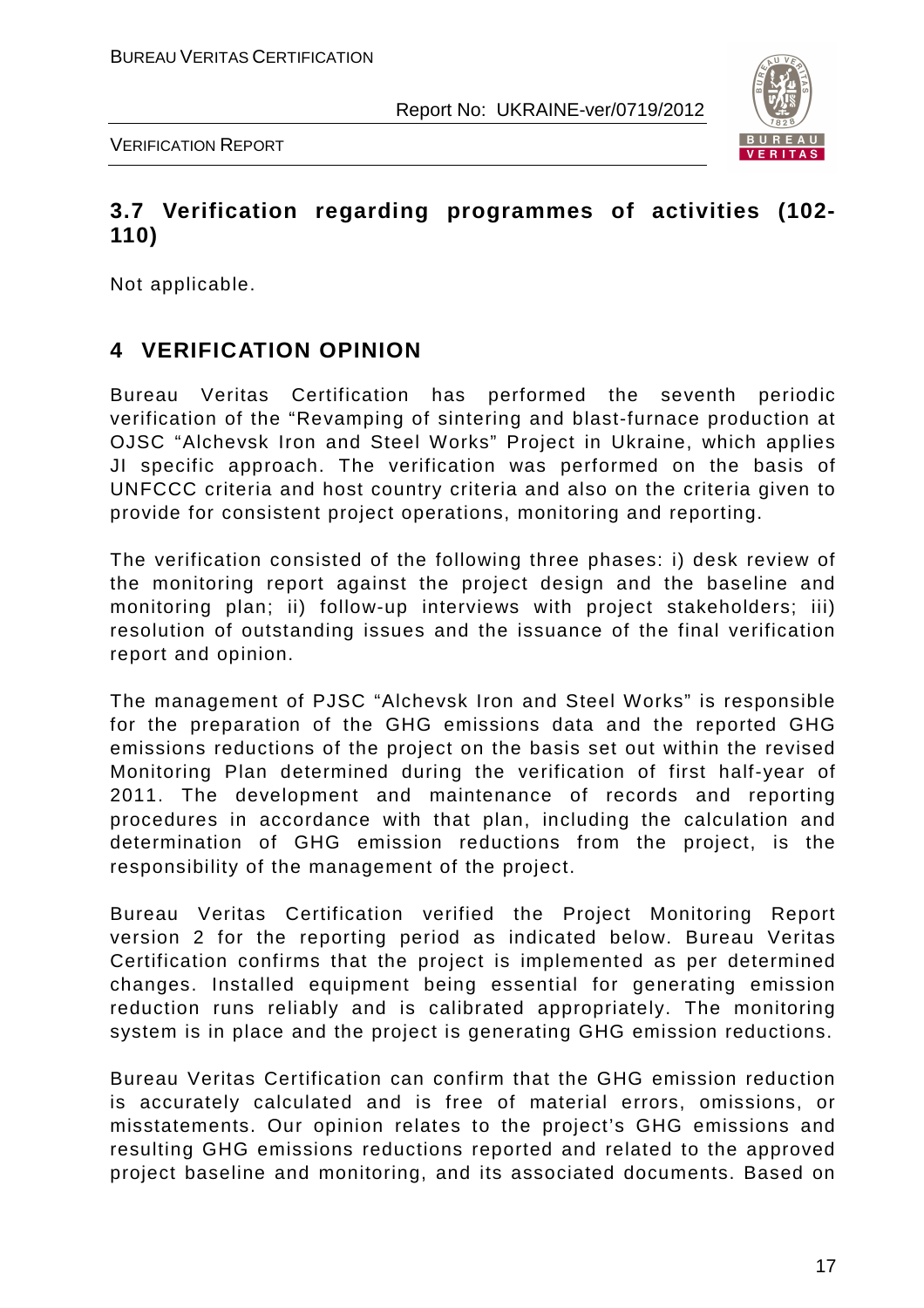

VERIFICATION REPORT

the information we have seen and evaluated, we confirm, with a reasonable level of assurance, the following statement:

Reporting period: From 01/07/2012 to 30/09/2012

| Baseline emissions         | : 2701807 | tonnes CO <sub>2</sub> equivalent. |
|----------------------------|-----------|------------------------------------|
| Project emissions          | : 2034468 | tonnes CO <sub>2</sub> equivalent. |
| Leakages                   | : 27484   | tonnes CO <sub>2</sub> equivalent. |
| <b>Emission Reductions</b> | : 639855  | tonnes CO <sub>2</sub> equivalent. |

For the monitoring period  $(01/07/2012 - 30/09/2012)$ , total amount of emission reductions is 639 855 tonnes CO2 equivalent.

Project emissions and baseline emissions which are stated above are rounded by monitoring report developers to the whole figure and are based on calculations which are demonstrated in excel file attached to the monitoring report.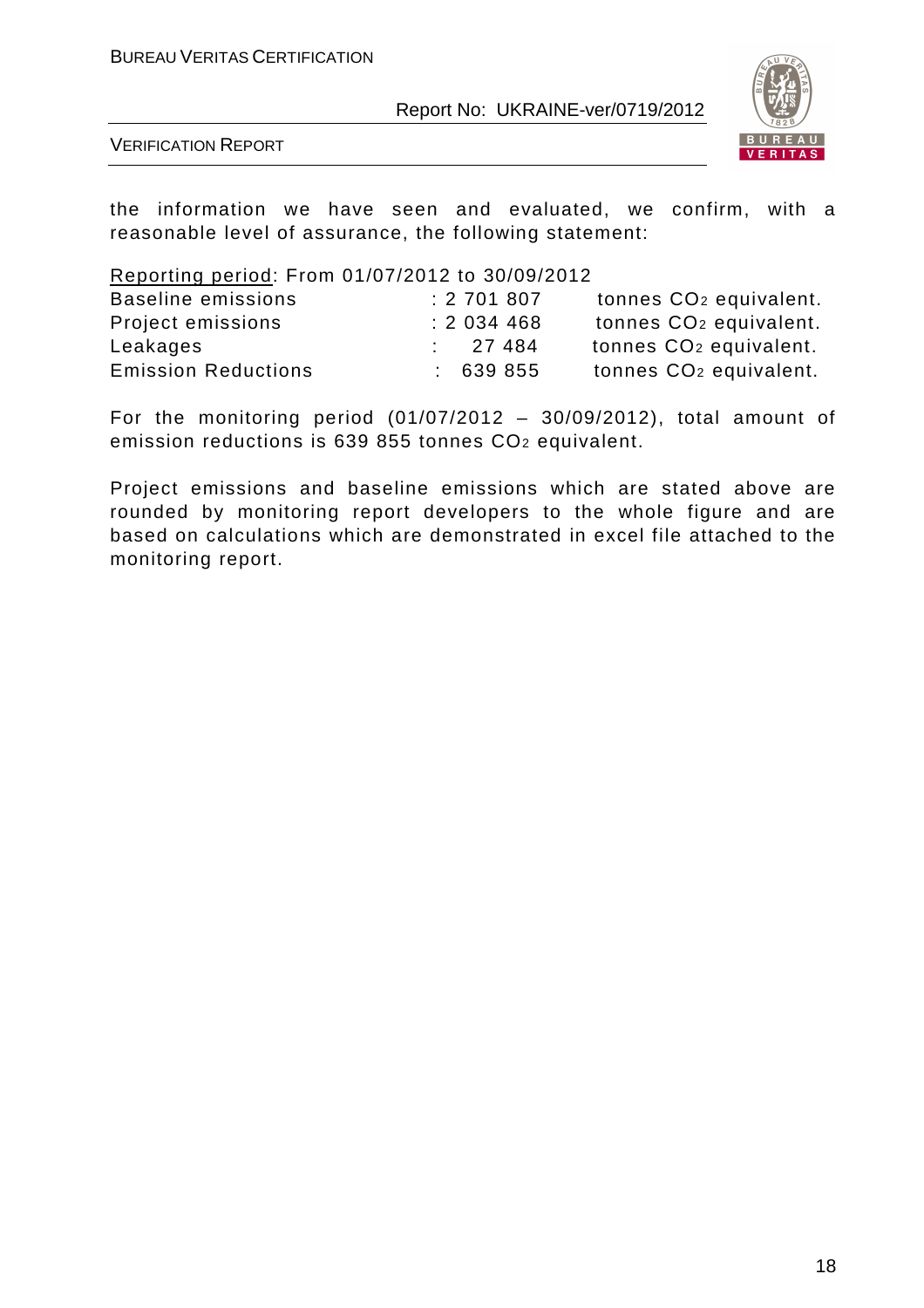

VERIFICATION REPORT

## **5 REFERENCES**

#### **Category 1 Documents:**

Documents provided by the Institute for Environment and Energy Conservation that relate directly to the GHG components of the project.

- /1/ PDD "Revamping of sintering and blast-furnace production at OJSC "Alchevsk Iron and Steel Works", version 4 dated 14/04/2011
- /2/ Decree of Cabinet of Ministers of Ukraine # 206, dated 22/02/2006
- /3/ Monitoring Report "Revamping of sintering and blast-furnace production at OJSC "Alchevsk Iron and Steel Works" (3rd quarter 2012), version 1 dated 20/10/2012
- /4/ Monitoring Report "Revamping of sintering and blast-furnace production at OJSC "Alchevsk Iron and Steel Works" (3rd quarter 2012), version 2 dated 12/11/2012
- /5/ Excel-file "ER calculation\_RS&BFP\_3\_2012"
- /6/ Verification Report "Revamping of sintering and blast-furnace production of OJSC "Alchevsk Iron and Steel Works" (01/01/2011 – 30/06/2011), version 03 of 25/09/2011
- /7/ Monitoring Report "Revamping of sintering and blast-furnace production at OJSC "Alchevsk Iron and Steel Works" (01/01/2011- 30/06/2011), version 2 of 14/09/2011 (with the revised monitoring plan included in the monitoring plan)
- /8/ Letter of Endorsement № 1806/23/7 on the JI project "Revamping of sintering and blast-furnace production at OJSC "Alchevsk Iron and Steel Works" dated November, 09, 2010 issued by National Environmental Investment Agency of Ukraine
- /9/ Declaration of Approval 2011JI14 on the JI project "Revamping of sintering and blast-furnace production at OJSC "Alchevsk Iron and Steel Works" issued by Ministry of Economic Affairs, Agriculture and Innovation dated 10/05/2011
- /10/ Letter of Approval # 1155/23/7 on the JI project "Revamping of sintering and blast-furnace production at OJSC "Alchevsk Iron and Steel Works" issued by National Environmental Investment Agency of Ukraine dated 11/05/2011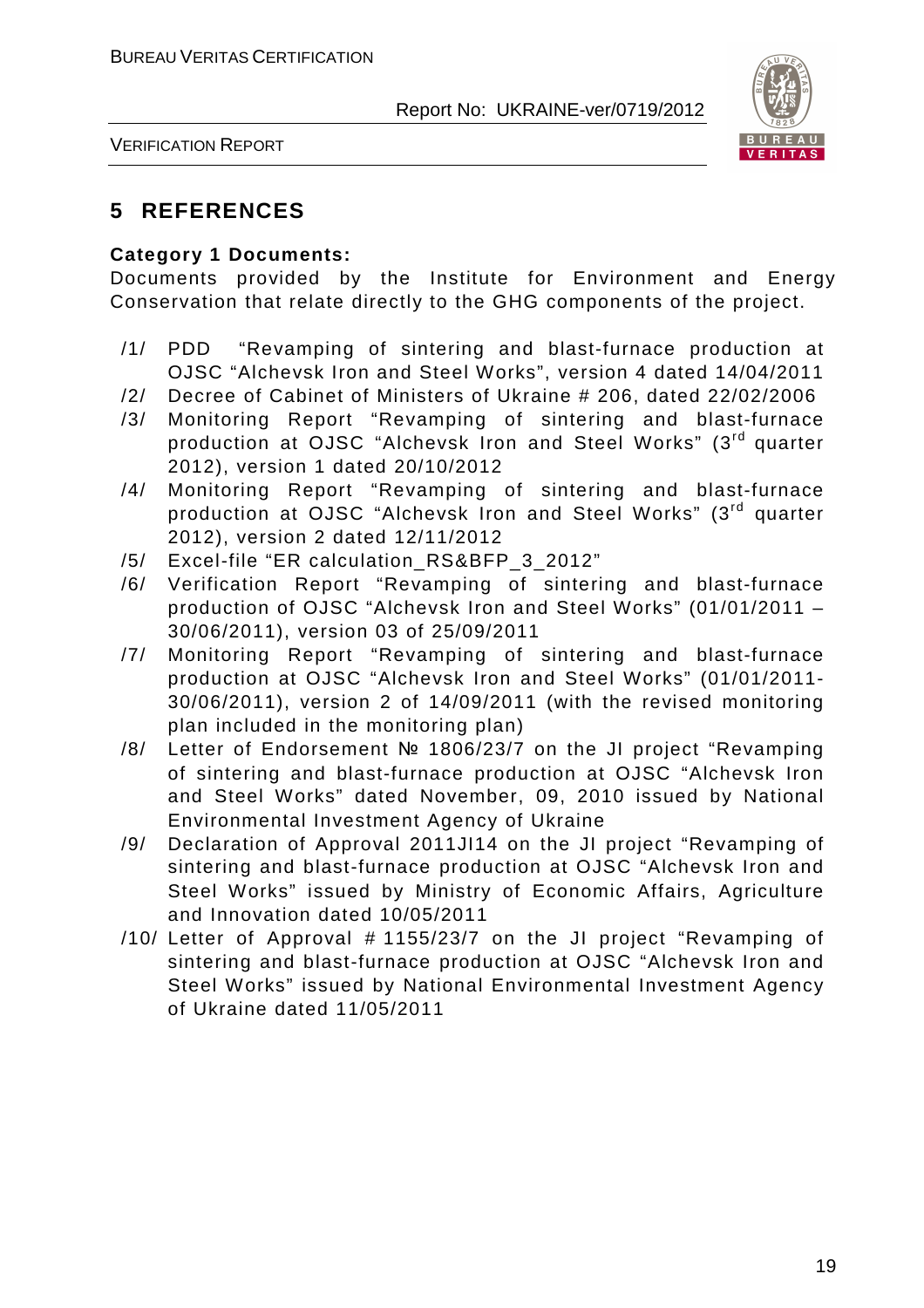

VERIFICATION REPORT

#### **Category 2 Documents:**

Background documents related to the design and methodologies employed in the design or other reference documents.

- /1/ Glossary of JI terms, version 03, JISC.
- /2/ Guidance on Criteria for Baseline Setting and Monitoring, version 03, JISC.
- /3/ JISC "Clarification regarding the public availability of documents under the verification procedure under the Joint Implementation Supervisory Committee", version 03.
- /4/ The journal "CHP device list" with recording replacement of natural gas consumption meter.
- /5/ Passport for natural gas consumption meter Метран ser. #00025, last calibration date: 14/08/2012.
- /6/ Passport for natural gas consumption meter Диск-250 ser. #10334, last calibration date: 14/08/2012.
- /7/ Passport for natural gas consumption meter Диск-250 ser. #52206, last calibration date: 28/08/2012.
- /8/ Passport for natural gas consumption meter Метран ser. #162527, last calibration date: 07/08/2012.
- /9/ Passport for natural gas consumption meter Метран ser. #295315, last calibration date: 11/06/2012.
- /10/ Passport for natural gas consumption meter Сафир ser. #09942204, last calibration date: 29/08/2012.
- /11/ Passport for scales for weighting coke, coal, limestone and pellets 2315ВВ-150Э/2СД, #15. Last calibration date: 12/09/2012.
- /12/ Passport for scales for weighting coke, coal, limestone and pellets 2361ВВ-80Э/1Д, #61. Last calibration date: 12/09/2012.
- /13/ Coke quality indicators for July 2012.
- /14/ Coke quality indicators for August 2012.
- /15/ Coke quality indicators for September 2012.
- /16/ Acceptance report for pipelines operation. Nitrogen pipe for nitrogen injection into interbell space of BF#5 of 25/09/2012.
- /17/ Aggregate journal of substation Kislorodnaya 1 with recording replacement of electricity supply meters.
- /18/ Electricity supply meter LZQM #64840. Last calibration date: 23/08/2012.
- /19/ Electricity supply meter LZQM #64869. Last calibration date: 23/08/2012.
- /20/ Electricity supply meter LZQM #66698. Last calibration date: 01/08/2012.
- /21/ Electricity supply meter LZQM #72174. Last calibration date: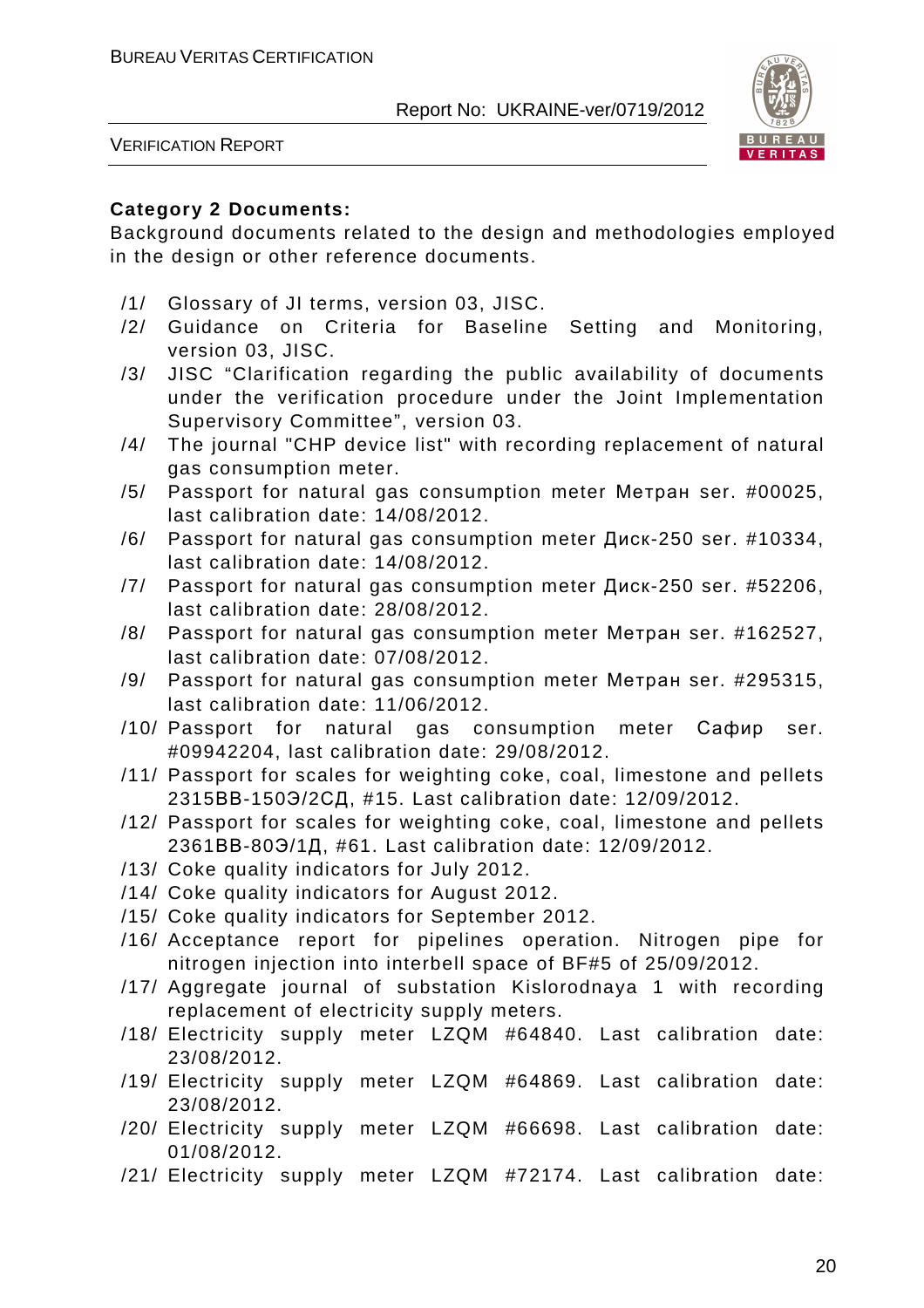



13/08/2012.

- /22/ Technical report (blast-furnace shop) for August 2012.
- /23/ Technical report (blast-furnace shop) for July 2012.
- /24/ Technical report (blast-furnace shop) for September 2012.
- /25/ Actual consumption of boiler-furnace fuel for the third quarter of 2012.
- /26/ Electric energy balance of networks and substations department for August 2012.
- /27/ Electric energy balance of networks and substations department for July 2012.
- /28/ Electric energy balance of networks and substations department for September 2012.
- /29/ Report on protection of atmospheric air for the third quarter of 2012.
- /30/ Actual calculation (sintering shop) for August 2012.
- /31/ Actual calculation (sintering shop) for July 2012.
- /32/ Actual calculation (sintering shop) for September 2012.
- /33/ Information letter #021/452 of 03/10/2012 for chief engineer of PJSC "AISW" concerning professional training for PJSC "AISW" staff.

#### **Persons interviewed:**

List persons interviewed during the verification or persons that contributed with other information that are not included in the documents listed above.

- /1/ A. Bondarenko deputy chief of Sinter plant at PJSC "AISW";
- /2/ N. Krasnonis chief of environmental protection department at PJSC "AISW";
- /3/ T. Zaporozhets metrology engineer of control measurement equipments and apparatus shop at PJSC "AISW";
- /4/ S. Sbitniev deputy chief of the technical department at PJSC "AISW";
- /5/ V. Pavlonikov chief of the technical department at PJSC "AISW";
- /6/ O. Stepanenko chief of staff training department at PJSC "AISW";
- /7/ L. Iaroshenko engineer on metrology of central weighting economy at PJSC "AISW";
- /8/ A. Tymoshenko deputy chief of the central weighting economy at PJSC "AISW";
- /9/ O. Kaiuda chief of team of electricity and technical laboratory at PJSC "AISW";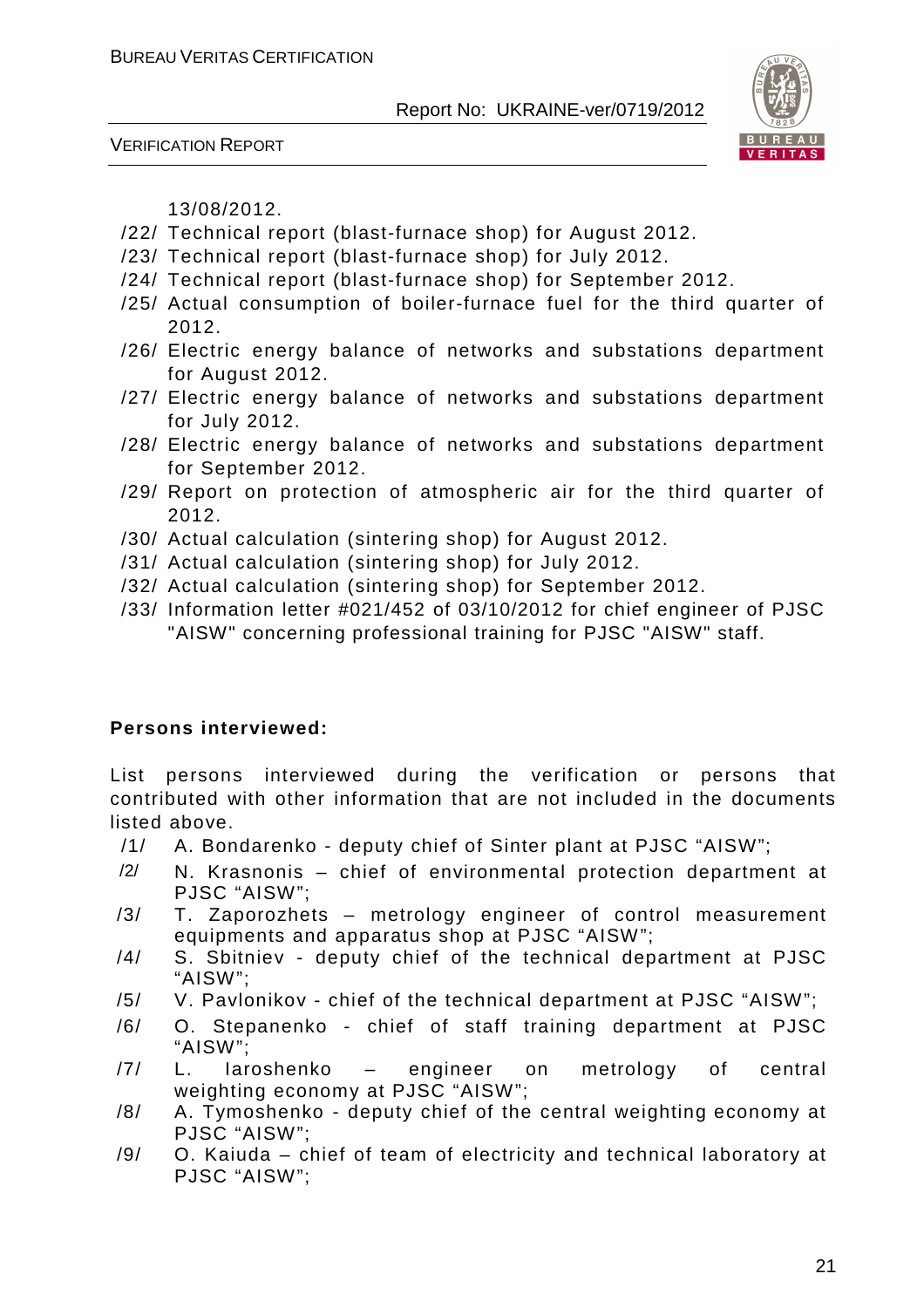

VERIFICATION REPORT

- /10/ G. Bremze contractor of PJSC "AISW";
- /11/ V. Ivliev deputy chief power engineer at PJSC "AISW";
- /12/ A. Yermolayeva specialist of the Institute for Environment and Energy Conservation Ltd.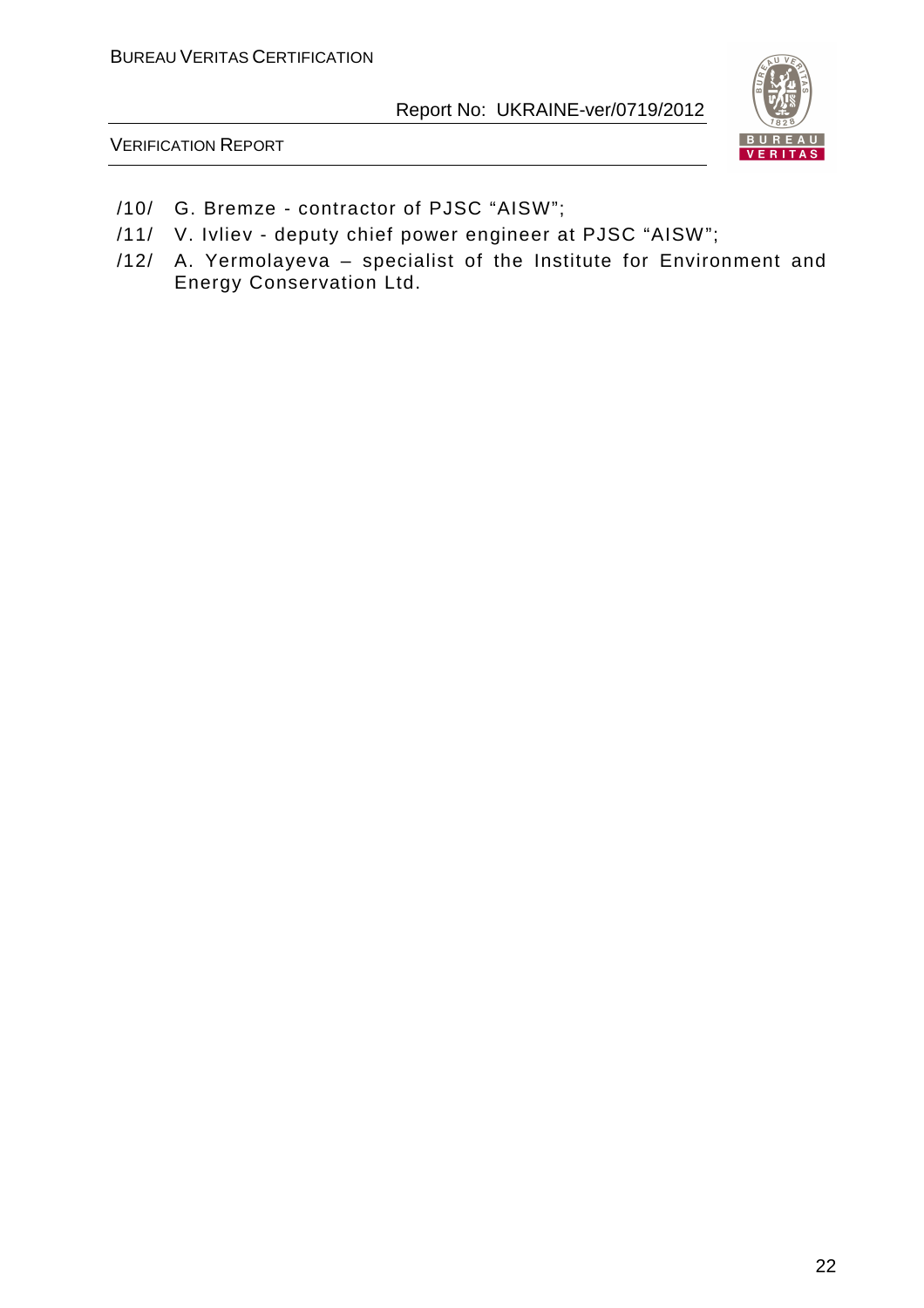

VERIFICATION REPORT

#### **APPENDIX A: VERIFICATION PROTOCOL**

#### **BUREAU VERITAS CERTIFICATION HOLDING SAS**

**Check list for verification, according to the JOINT IMPLEMENTATION DETERMINATION AND VERIFICATION MANUAL (Version 01)** 

| <b>DVM</b> | <b>Check Item</b>                                                                                                                                                                                                                                        | Initial finding                                                                                                                                                                        | Draft           | <b>Final</b>    |
|------------|----------------------------------------------------------------------------------------------------------------------------------------------------------------------------------------------------------------------------------------------------------|----------------------------------------------------------------------------------------------------------------------------------------------------------------------------------------|-----------------|-----------------|
| Paragr     |                                                                                                                                                                                                                                                          |                                                                                                                                                                                        | <b>Conclusi</b> | <b>Conclusi</b> |
| aph        |                                                                                                                                                                                                                                                          |                                                                                                                                                                                        | on              | <b>on</b>       |
|            | Project approvals by Parties involved                                                                                                                                                                                                                    |                                                                                                                                                                                        |                 |                 |
| 90         | Party involved, other than the<br>project approval when $\vert$ 2011J114 of 10/05/2011).<br>submitting the first verification<br>report to the secretariat for<br>publication in accordance with<br>paragraph 38 of the JI<br>guidelines, at the latest? | Has the DFPs of at least one The DFP of Netherlands has issued a<br>written project approval for the project<br>host Party, issued a written (Ministry of Economic Affairs, reference: | OK.             | <b>OK</b>       |
| 91         | all<br>the written<br>Are                                                                                                                                                                                                                                | project All the written project approvals<br>bv<br>approvals by Parties involved   Parties involved are unconditional.                                                                 | OK.             | <b>OK</b>       |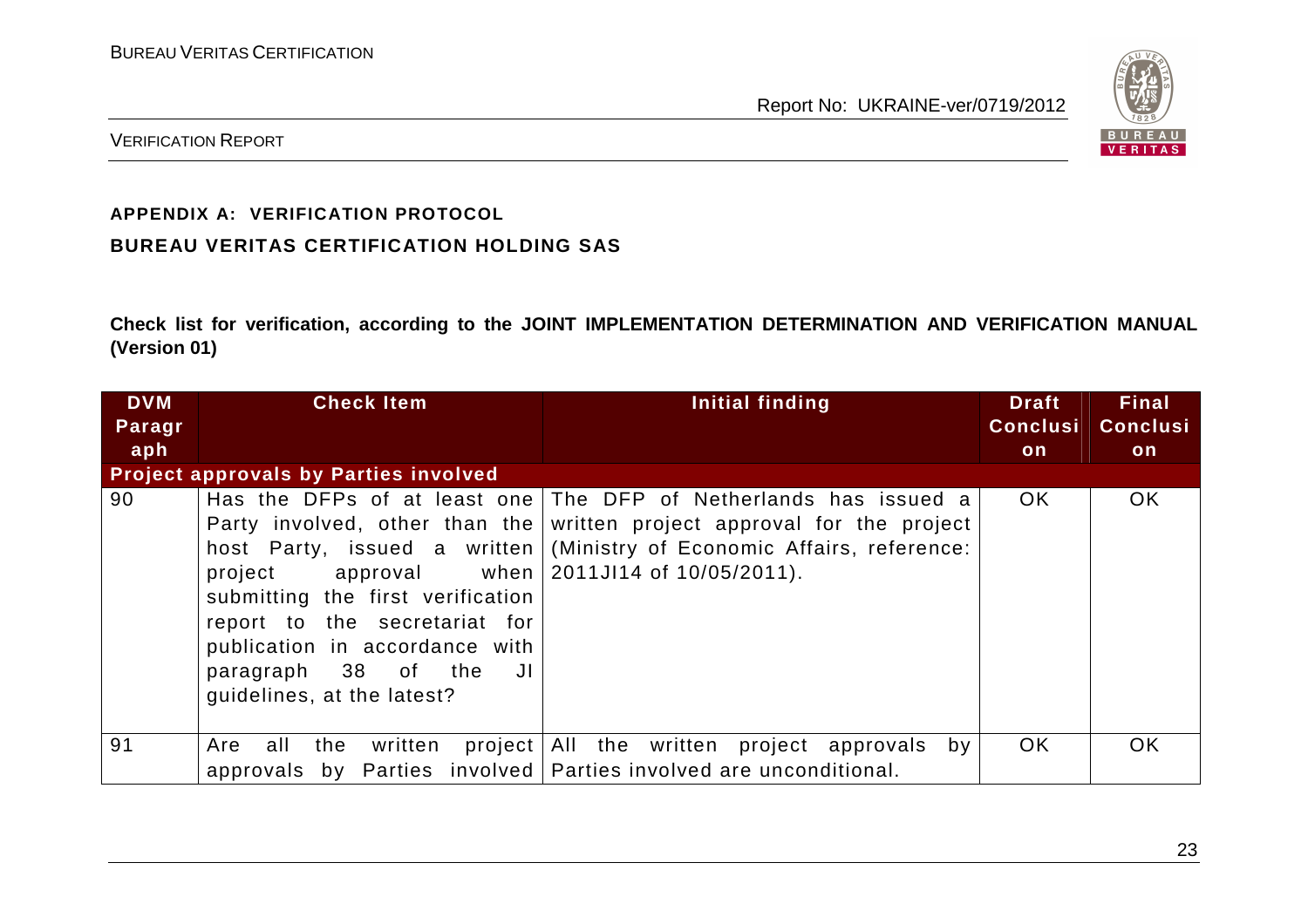

| <b>VERIFICATION REPORT</b>  |                                                                                                                                                                                               |                                                                                                                                                                                                                                                                      |                                       | BUREAU<br><b>VERITAS</b>              |
|-----------------------------|-----------------------------------------------------------------------------------------------------------------------------------------------------------------------------------------------|----------------------------------------------------------------------------------------------------------------------------------------------------------------------------------------------------------------------------------------------------------------------|---------------------------------------|---------------------------------------|
| <b>DVM</b><br>Paragr<br>aph | <b>Check Item</b>                                                                                                                                                                             | <b>Initial finding</b>                                                                                                                                                                                                                                               | <b>Draft</b><br><b>Conclusi</b><br>on | <b>Final</b><br><b>Conclusi</b><br>on |
|                             | unconditional?                                                                                                                                                                                |                                                                                                                                                                                                                                                                      |                                       |                                       |
|                             | <b>Project implementation</b>                                                                                                                                                                 |                                                                                                                                                                                                                                                                      |                                       |                                       |
| 92                          | Has<br>the<br>project<br>been<br>implemented in accordance with<br>the PDD regarding which the<br>determination has been deemed<br>final and is so listed on the<br><b>UNFCCC JI website?</b> | The project has been implemented in<br>accordance with the PDD of the final<br>version listed on the UNFCCC JI website<br>and according to the revised monitoring<br>plan determined within the verification for<br>half-year of 2011.                               | <b>OK</b>                             | <b>OK</b>                             |
| 93                          | What is the status of operation $ $<br>the<br>during<br>of l<br>project<br>the<br>monitoring period?                                                                                          | The Monitoring Report provides the list of<br>activities<br>project<br>including<br>their<br>implementation status.<br><b>CAR 01.</b> Please, update (in the MR<br>section 3) information on planned data of<br>installation of PCI facilities at BF #3 and<br>BF#4. | <b>CAR 01</b>                         | OK.                                   |
|                             | <b>Compliance with monitoring plan</b>                                                                                                                                                        |                                                                                                                                                                                                                                                                      |                                       |                                       |
| 94                          | monitoring occur in<br>Did the<br>accordance with the monitoring<br>included<br>the<br>in l<br>plan                                                                                           | The monitoring occurs in accordance<br>with<br>the<br>revised<br>monitoring<br>plan<br>PDD determined within the verification for the                                                                                                                                | OK.                                   | <b>OK</b>                             |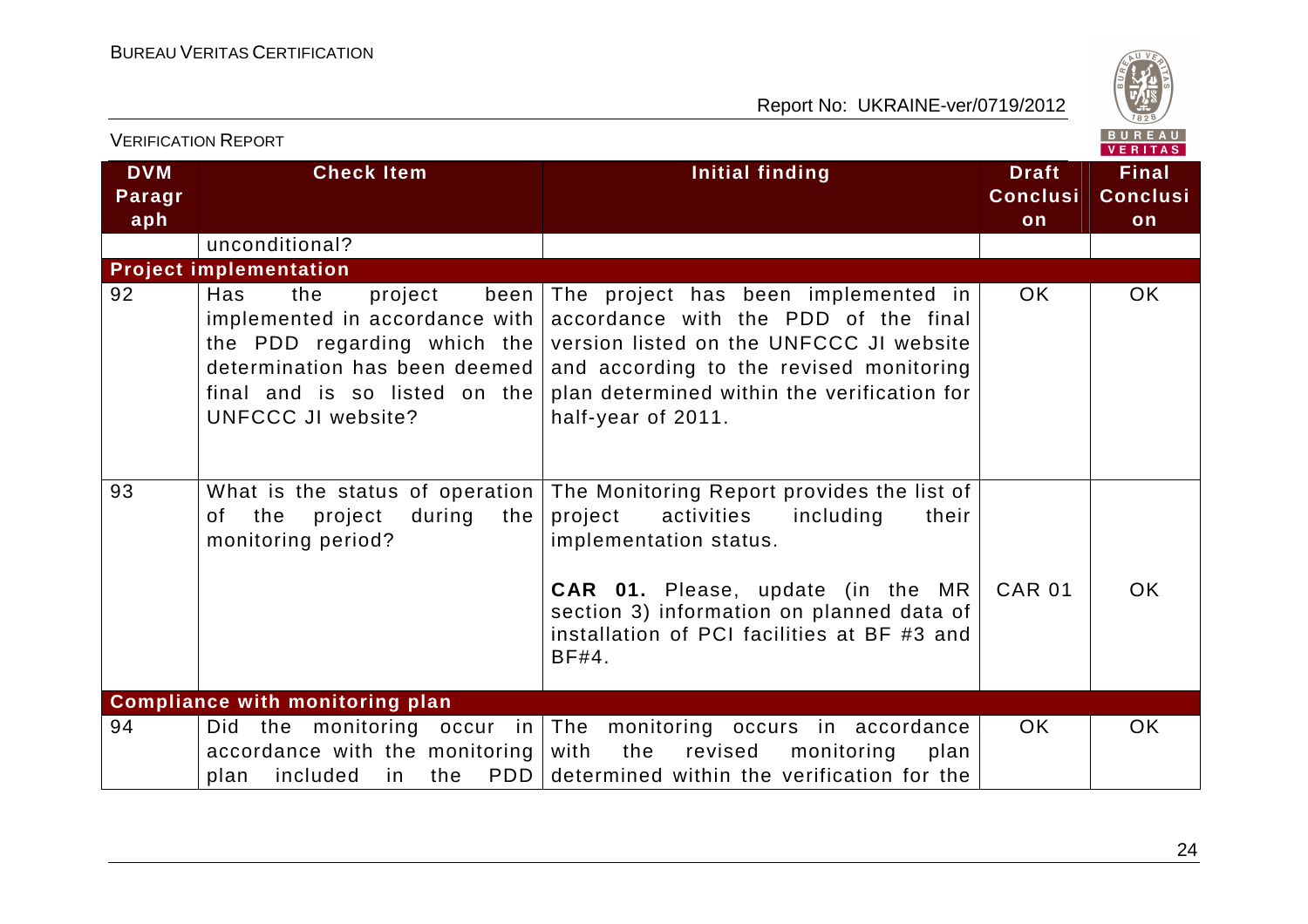

|                             | <b>VERIFICATION REPORT</b>                                                                                                                                                                                                                                                                                                                                                | BUREAU<br>VERITAS                                                                                                                                       |                                       |                                       |  |
|-----------------------------|---------------------------------------------------------------------------------------------------------------------------------------------------------------------------------------------------------------------------------------------------------------------------------------------------------------------------------------------------------------------------|---------------------------------------------------------------------------------------------------------------------------------------------------------|---------------------------------------|---------------------------------------|--|
| <b>DVM</b><br>Paragr<br>aph | <b>Check Item</b>                                                                                                                                                                                                                                                                                                                                                         | Initial finding                                                                                                                                         | <b>Draft</b><br><b>Conclusi</b><br>on | <b>Final</b><br><b>Conclusi</b><br>on |  |
|                             | regarding<br>which<br>determination has been deemed<br>final and is so listed on the<br><b>UNFCCC JI website?</b>                                                                                                                                                                                                                                                         | the $ $ first half-year of 2011.                                                                                                                        |                                       |                                       |  |
| 95(a)                       | reductions or enhancements of<br>net removals, were key factors,<br>e.g. those listed in 23 (b) (i)-<br>(vii) above, influencing<br>the<br>emissions<br>baseline<br>or<br>net<br>removals and the activity level<br>of the project and the emissions<br>or removals as well as risks<br>associated with the<br>project<br>into<br>taken<br>account,<br>as<br>appropriate? | For calculating the emission   For calculating the emission reductions,<br>key factors were taken into account.                                         | OK.                                   | OK                                    |  |
| 95(b)                       | data<br>used<br>for<br>Are<br>sources<br>enhancements<br>0f<br>net<br>or<br>identified,<br>removals<br>clearly                                                                                                                                                                                                                                                            | Data<br>for<br>calculating<br>used<br>sources<br>calculating emission reductions emission reductions are identified in the<br><b>Monitoring Report.</b> | OK.                                   | <b>OK</b>                             |  |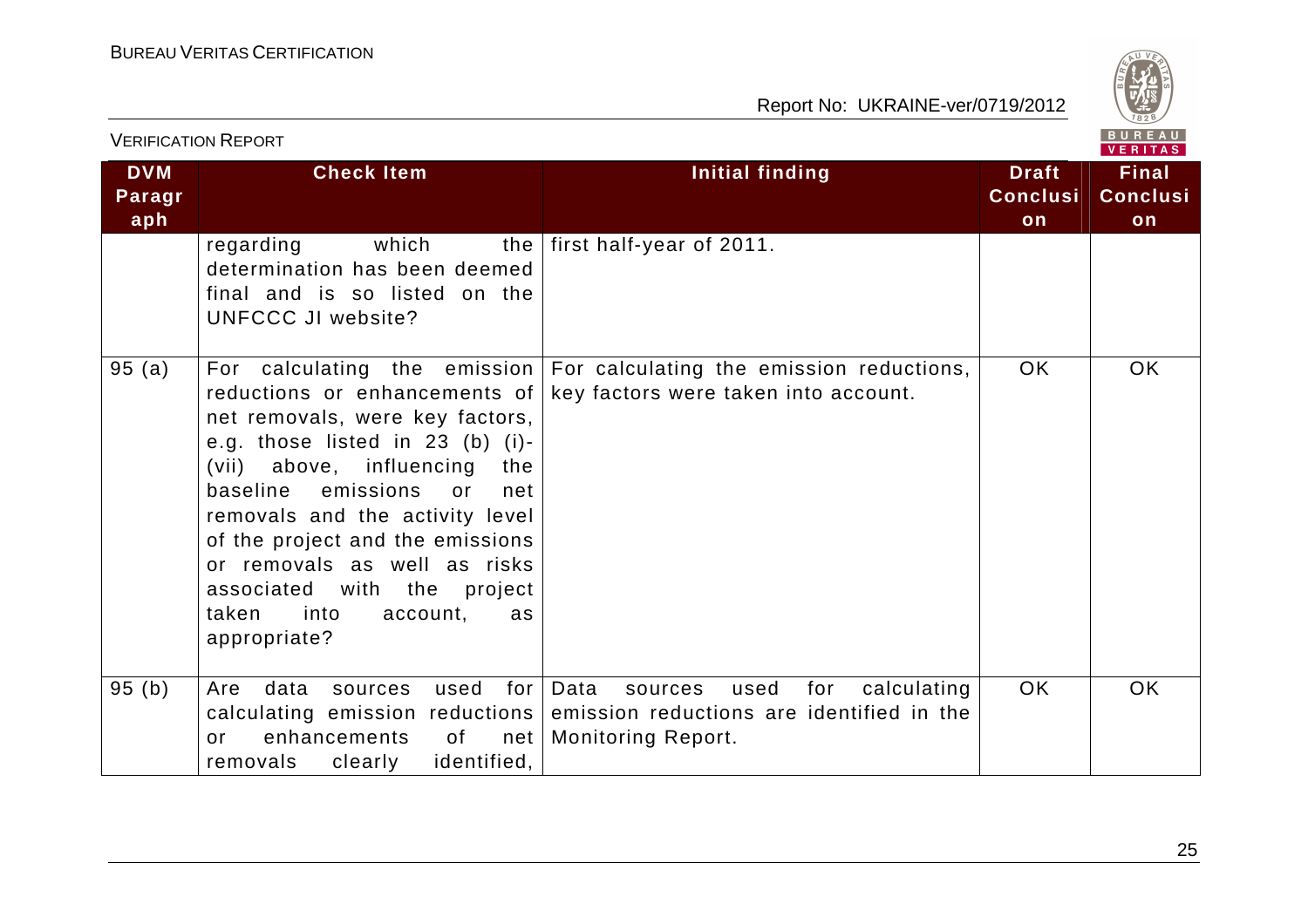

|                             | <b>VERIFICATION REPORT</b>                                                                                                                                                                                                                                                          |                                                                                                                                                                                                                                                                                                                                                                                                                                                                                                                                                                                                                               |                                       | BUREAU<br><b>VERITAS</b>              |
|-----------------------------|-------------------------------------------------------------------------------------------------------------------------------------------------------------------------------------------------------------------------------------------------------------------------------------|-------------------------------------------------------------------------------------------------------------------------------------------------------------------------------------------------------------------------------------------------------------------------------------------------------------------------------------------------------------------------------------------------------------------------------------------------------------------------------------------------------------------------------------------------------------------------------------------------------------------------------|---------------------------------------|---------------------------------------|
| <b>DVM</b><br>Paragr<br>aph | <b>Check Item</b>                                                                                                                                                                                                                                                                   | <b>Initial finding</b>                                                                                                                                                                                                                                                                                                                                                                                                                                                                                                                                                                                                        | <b>Draft</b><br><b>Conclusi</b><br>on | <b>Final</b><br><b>Conclusi</b><br>on |
|                             | reliable and transparent?                                                                                                                                                                                                                                                           |                                                                                                                                                                                                                                                                                                                                                                                                                                                                                                                                                                                                                               |                                       |                                       |
| 95(c)                       | Are emission factors, including<br>default emission factors, if used<br>for calculating the emission<br>reductions or enhancements of<br>removals, selected<br>net<br>balancing accuracy<br>carefully<br>reasonableness,<br>and<br>and<br>appropriately justified of the<br>choice? | Emission<br>factors<br>selected<br>are<br>by<br>carefully<br>balancing<br>accuracy<br>and<br>reasonableness.<br>by CL 01. Please, clarify the use of<br>emission factors from IPCC while the<br>latest values of national emission factors<br>(in accordance with National Inventory of<br>Greenhouse Gases) are available.<br>Specifically, pay attention to the carbon<br>emission factor for coal as just the value<br>of this factor is stated in the National<br>Inventory while the project developer has<br>used emission factor based on calorific<br>value<br>anthracite<br>taken<br>from<br>of<br><b>IPCC 2006.</b> | <b>CL 01</b>                          | OK.                                   |
| 95(d)                       | reductions or enhancements of<br>removals<br>based<br>net<br>on                                                                                                                                                                                                                     | Is the calculation of emission The calculation of emission reductions is<br>based on conservative assumptions.                                                                                                                                                                                                                                                                                                                                                                                                                                                                                                                |                                       |                                       |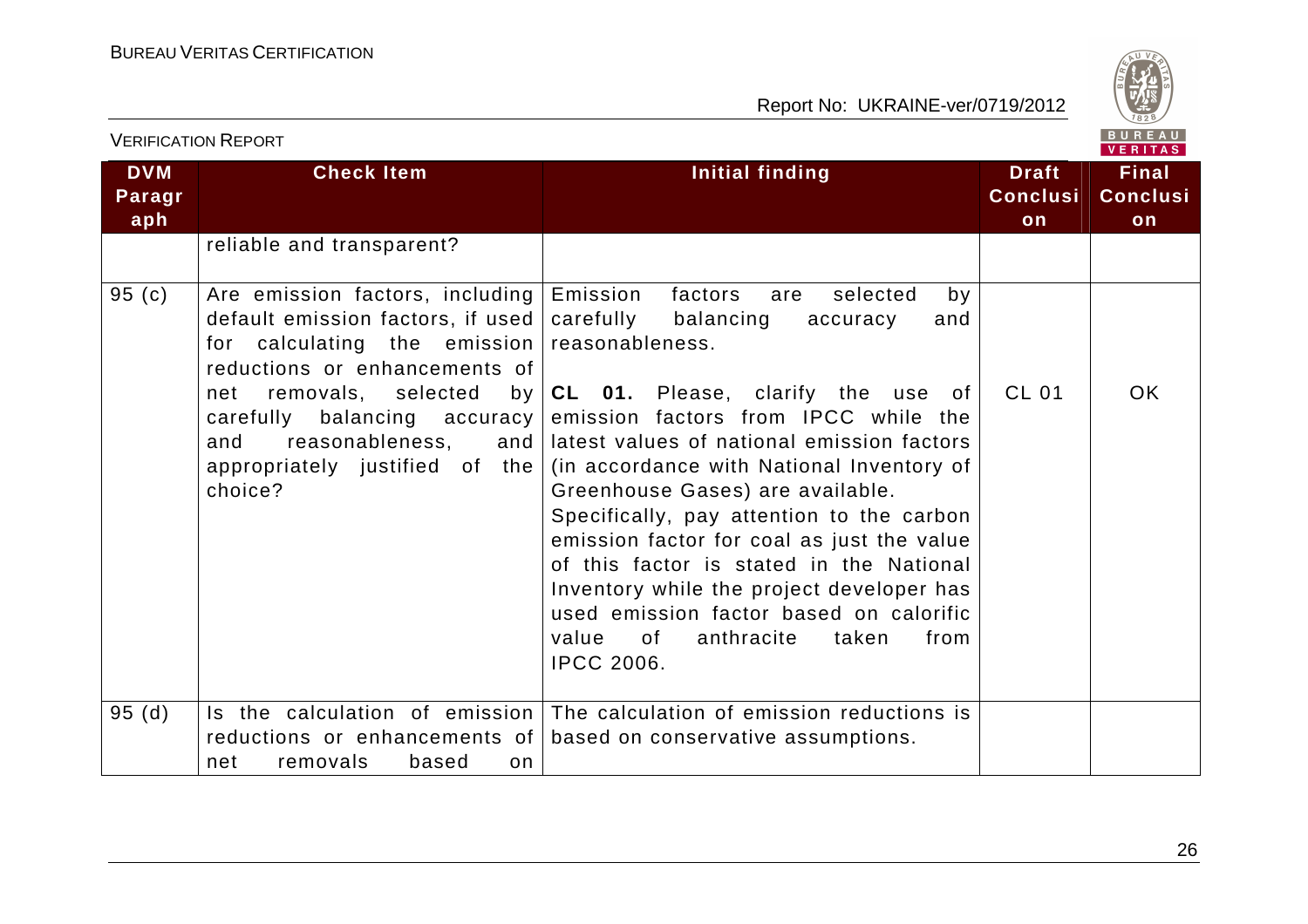

| <b>DVM</b> | <b>Check Item</b>                                                                                                                                                                                                                                                                     | <b>Initial finding</b>                                                                                                                                                                                                                                                                                                                                                                                                                                                                   | <b>Draft</b>    | <b>Final</b>    |
|------------|---------------------------------------------------------------------------------------------------------------------------------------------------------------------------------------------------------------------------------------------------------------------------------------|------------------------------------------------------------------------------------------------------------------------------------------------------------------------------------------------------------------------------------------------------------------------------------------------------------------------------------------------------------------------------------------------------------------------------------------------------------------------------------------|-----------------|-----------------|
| Paragr     |                                                                                                                                                                                                                                                                                       |                                                                                                                                                                                                                                                                                                                                                                                                                                                                                          | <b>Conclusi</b> | <b>Conclusi</b> |
| aph        |                                                                                                                                                                                                                                                                                       |                                                                                                                                                                                                                                                                                                                                                                                                                                                                                          | on              | on              |
|            | conservative assumptions and<br>the most plausible scenarios in<br>a transparent manner?                                                                                                                                                                                              | <b>CL</b><br>02.<br>Please,<br>clarify<br>whether<br>calculation of leakages within the project<br>(for this monitoring period) are based on<br>the already verified emission reductions<br>of the project implemented at Alchevsk<br>Coke<br>Plant<br>(http://ji.unfccc.int/JIITLProject/DB/1D4N<br>29Y8OQJEF2BPYY0WSRW4WWDWGT/d<br>etails) or not. If the verification (for the<br>3 <sup>rd</sup> quarter of 2012) of the last-mentioned<br>project is finished, please, refer to it. | <b>CL 02</b>    | OK.             |
|            | Applicable to JI SSC projects only                                                                                                                                                                                                                                                    |                                                                                                                                                                                                                                                                                                                                                                                                                                                                                          |                 |                 |
| 96         | Is the relevant threshold to be<br>classified as JI SSC project not<br>exceeded during the monitoring<br>period on an annual average<br>basis?<br>If the threshold is exceeded, is<br>emission<br>maximum<br>the<br>reduction level estimated in the<br>PDD for the JI SSC project or | N/A                                                                                                                                                                                                                                                                                                                                                                                                                                                                                      | N/A             | N/A             |

VERIFICATION REPORT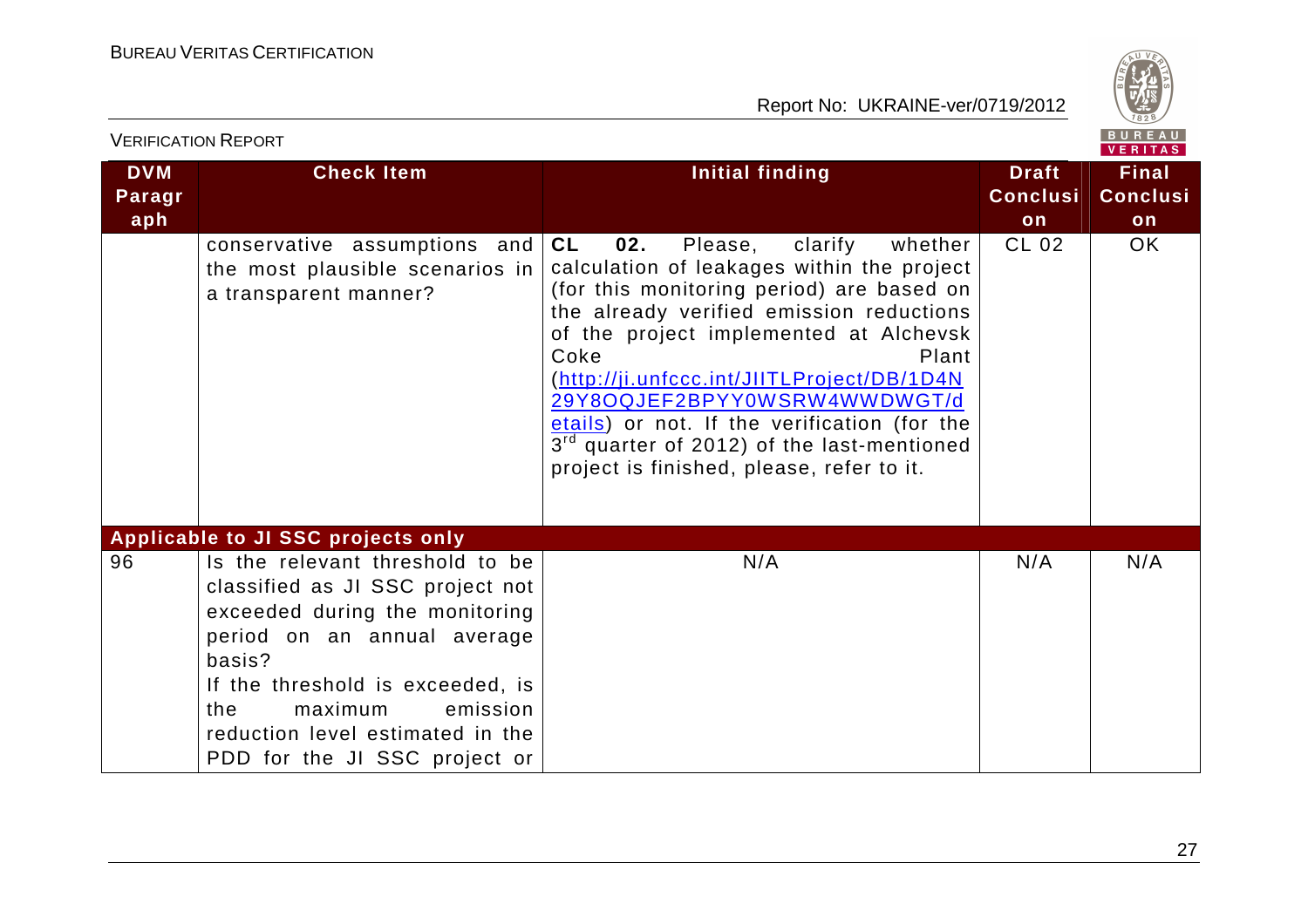

|                             | <b>VERIFICATION REPORT</b>                                                                                                                                                                                                 |                        |                                       | <b>BUREAU</b><br><b>VERITAS</b>       |
|-----------------------------|----------------------------------------------------------------------------------------------------------------------------------------------------------------------------------------------------------------------------|------------------------|---------------------------------------|---------------------------------------|
| <b>DVM</b><br>Paragr<br>aph | <b>Check Item</b>                                                                                                                                                                                                          | <b>Initial finding</b> | <b>Draft</b><br><b>Conclusi</b><br>on | <b>Final</b><br><b>Conclusi</b><br>on |
|                             | the bundle for the monitoring<br>period determined?                                                                                                                                                                        |                        |                                       |                                       |
|                             | Applicable to bundled JI SSC projects only                                                                                                                                                                                 |                        |                                       |                                       |
| 97(a)                       | Has the composition of the<br>bundle not changed from that is<br>stated in F-JI-SSCBUNDLE?                                                                                                                                 | N/A                    | N/A                                   | N/A                                   |
| 97(b)                       | determination<br> f <br>the<br>was<br>conducted on the basis of an<br>overall monitoring plan, have<br>the<br>project participants<br>submitted a common monitoring<br>report?                                             | N/A                    | N/A                                   | N/A                                   |
| 98                          | If the monitoring is based on a<br>monitoring plan that provides<br>overlapping monitoring<br>for<br>periods, are the monitoring<br>periods per component of the<br>project clearly specified in the<br>monitoring report? | N/A                    | N/A                                   | N/A                                   |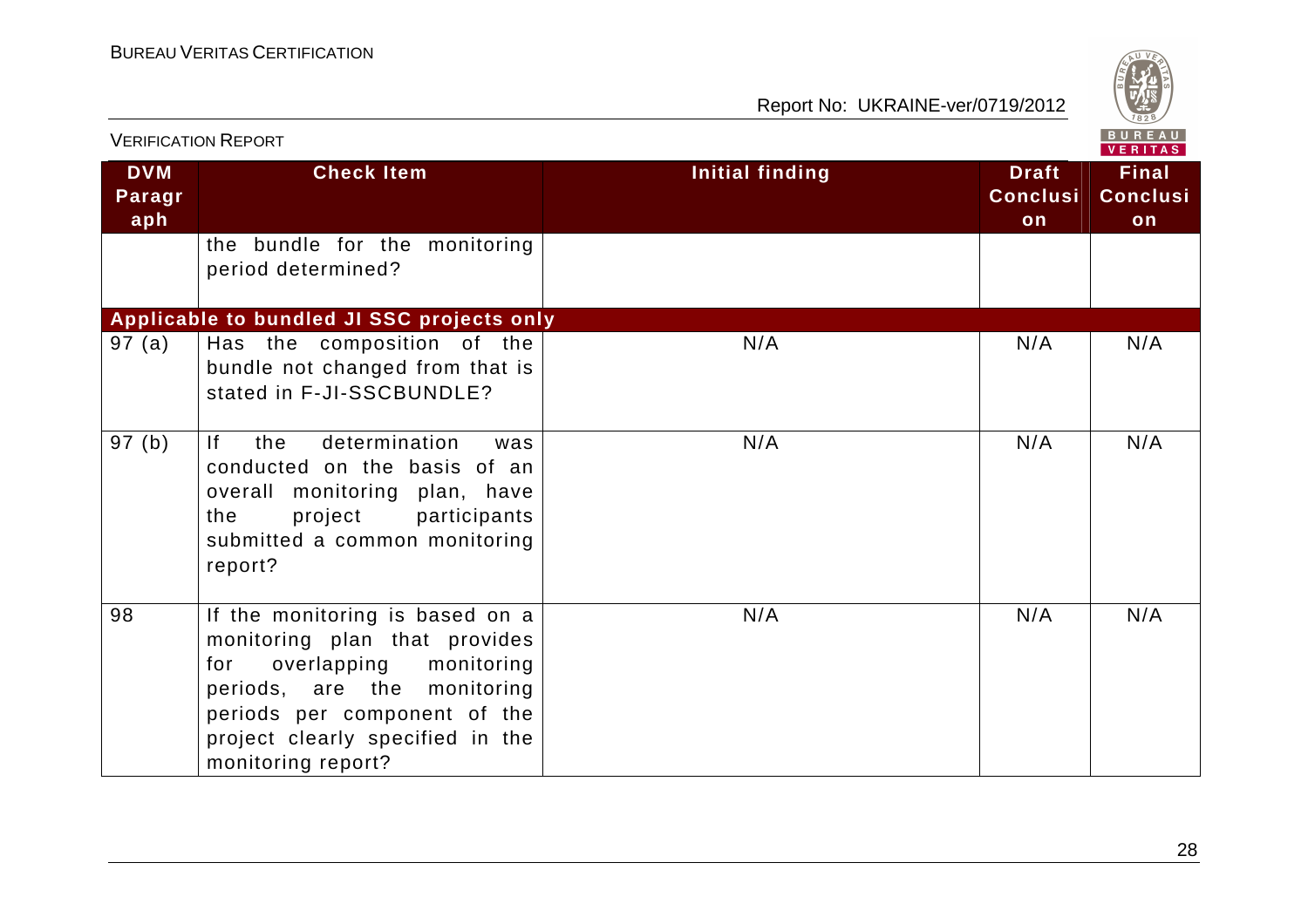

| <b>VERIFICATION REPORT</b>  |                                                                                                                                                                                                                                                                                                       |                        |                                       |                                       |
|-----------------------------|-------------------------------------------------------------------------------------------------------------------------------------------------------------------------------------------------------------------------------------------------------------------------------------------------------|------------------------|---------------------------------------|---------------------------------------|
| <b>DVM</b><br>Paragr<br>aph | <b>Check Item</b>                                                                                                                                                                                                                                                                                     | <b>Initial finding</b> | <b>Draft</b><br><b>Conclusi</b><br>on | <b>Final</b><br><b>Conclusi</b><br>on |
|                             | Do the monitoring periods not<br>overlap with those for which<br>verifications<br>already<br>were<br>deemed final in the past?                                                                                                                                                                        |                        |                                       |                                       |
|                             | <b>Revision of monitoring plan</b>                                                                                                                                                                                                                                                                    |                        |                                       |                                       |
|                             | Applicable only if monitoring plan is revised by project participant                                                                                                                                                                                                                                  |                        |                                       |                                       |
| 99(a)                       | Did the project participants<br>provide<br>appropriate<br>an<br>justification for the proposed<br>revision?                                                                                                                                                                                           | N/A                    | N/A                                   | N/A                                   |
| 99(b)                       | proposed revision<br>Does the<br>improve the accuracy and/or<br>applicability<br>of<br>information<br>collected compared<br>the<br>to<br>original monitoring plan without<br>changing conformity with the<br>relevant rules and regulations<br>the<br>establishment<br>for<br>of<br>monitoring plans? | N/A                    | N/A                                   | N/A                                   |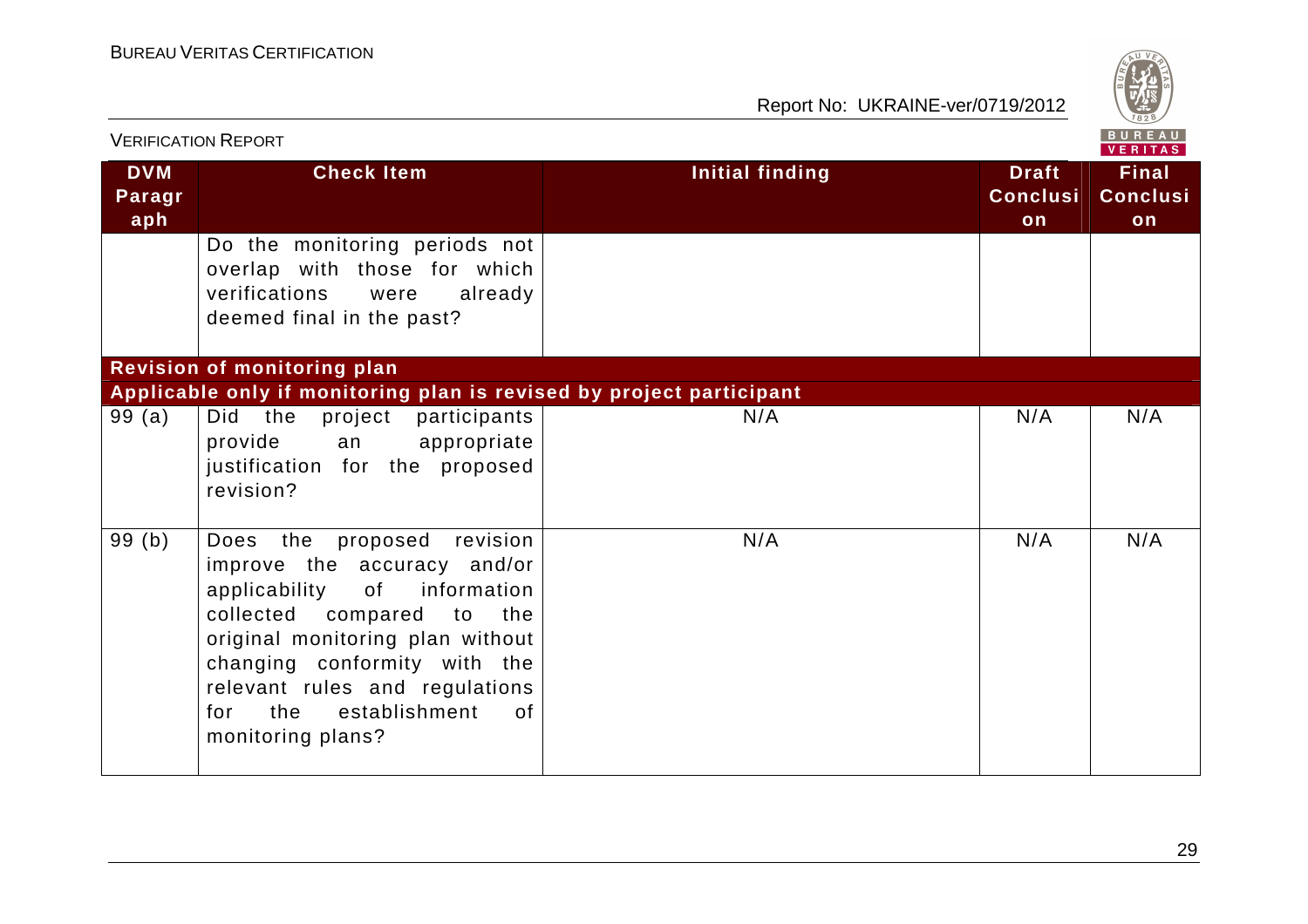

| <b>VERIFICATION REPORT</b>  |                                                                                                                                                                                      |                                                                                                                                                       |                                       |                                       |
|-----------------------------|--------------------------------------------------------------------------------------------------------------------------------------------------------------------------------------|-------------------------------------------------------------------------------------------------------------------------------------------------------|---------------------------------------|---------------------------------------|
| <b>DVM</b><br>Paragr<br>aph | <b>Check Item</b>                                                                                                                                                                    | <b>Initial finding</b>                                                                                                                                | <b>Draft</b><br><b>Conclusi</b><br>on | <b>Final</b><br><b>Conclusi</b><br>on |
|                             | Data management                                                                                                                                                                      |                                                                                                                                                       |                                       |                                       |
| 101 $(a)$                   | Is the implementation of data<br>procedures<br>collection<br>in.<br>accordance with the monitoring<br>plan, including the<br>quality<br>control and quality assurance<br>procedures? | Please, see section 9 of the monitoring<br>report of final version.                                                                                   | OK.                                   | OK.                                   |
| 101 (b)                     | Is the function of the monitoring<br>equipment,<br>including<br>its<br>calibration status, is in order?                                                                              | <b>CAR 02.</b> Please, correct the calibration<br>date for the electricity meters in the<br>electric substation Kislorodnaya 1 (pg.14)<br>of the MR). | <b>CAR 02</b>                         | OK.                                   |
| 101(c)                      | Are the evidence and records<br>monitoring<br>for<br>the<br>used<br>maintained<br>traceable<br>in.<br>a a<br>manner?                                                                 | The evidence and records used for the<br>monitoring are maintained in a traceable<br>manner.                                                          | OK.                                   | OK.                                   |
| $101$ (d)                   | collection<br>the<br>data<br>and<br>$\mathsf{ls}$<br>management system for the<br>project in accordance with the<br>monitoring plan?                                                 | The data collection and management<br>system for the project in accordance with<br>the revised monitoring plan.                                       | OK.                                   | OK.                                   |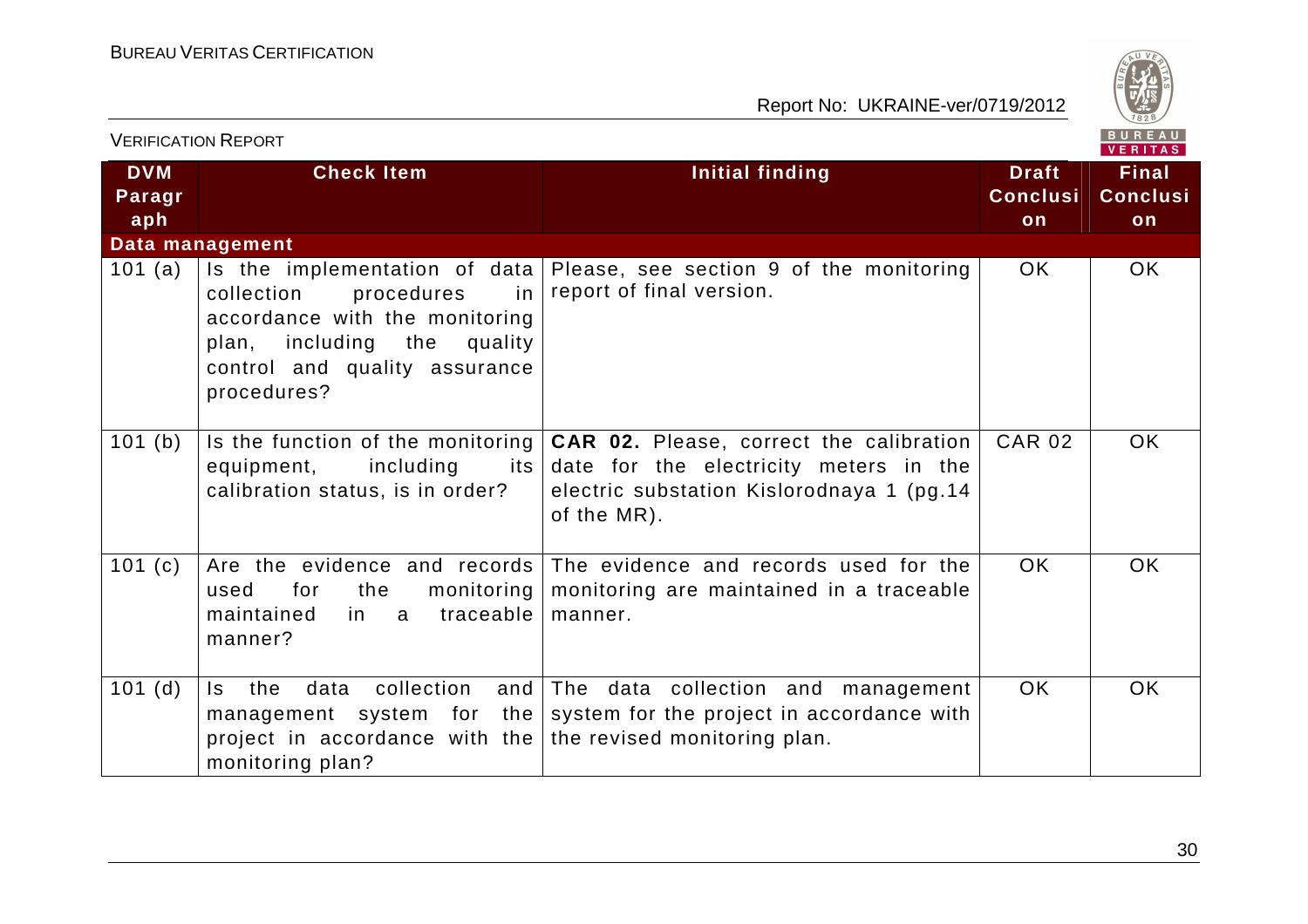

|                             | <b>VERIFICATION REPORT</b>                                                                                                                                     | <b>BUREAU</b><br>VERITAS                                                           |                                       |                                       |
|-----------------------------|----------------------------------------------------------------------------------------------------------------------------------------------------------------|------------------------------------------------------------------------------------|---------------------------------------|---------------------------------------|
| <b>DVM</b><br>Paragr<br>aph | <b>Check Item</b>                                                                                                                                              | <b>Initial finding</b>                                                             | <b>Draft</b><br><b>Conclusi</b><br>on | <b>Final</b><br><b>Conclusi</b><br>on |
|                             |                                                                                                                                                                | Verification regarding programs of activities (additional elements for assessment) |                                       |                                       |
| 102                         | Is any JPA that has not been<br>JI PoA<br>added<br>to the<br>not<br>verified?                                                                                  | N/A                                                                                | N/A                                   | N/A                                   |
| 103                         | Is the verification based on the<br>monitoring reports of all JPAs to<br>be verified?                                                                          | N/A                                                                                | N/A                                   | N/A                                   |
| 103                         | Does the verification ensure the<br>accuracy and conservativeness<br>of the emission reductions or<br>enhancements<br>of<br>removals<br>generated by each JPA? | N/A                                                                                | N/A                                   | N/A                                   |
| 104                         | Does the monitoring period not<br>overlap<br>with<br>previous<br>monitoring periods?                                                                           | N/A                                                                                | N/A                                   | N/A                                   |
| 105                         | <b>AIE</b><br>the<br>Ιf<br>learns<br>0f<br>an<br>erroneously included JPA, has<br>the AIE informed the JISC of its                                             | N/A                                                                                | N/A                                   | N/A                                   |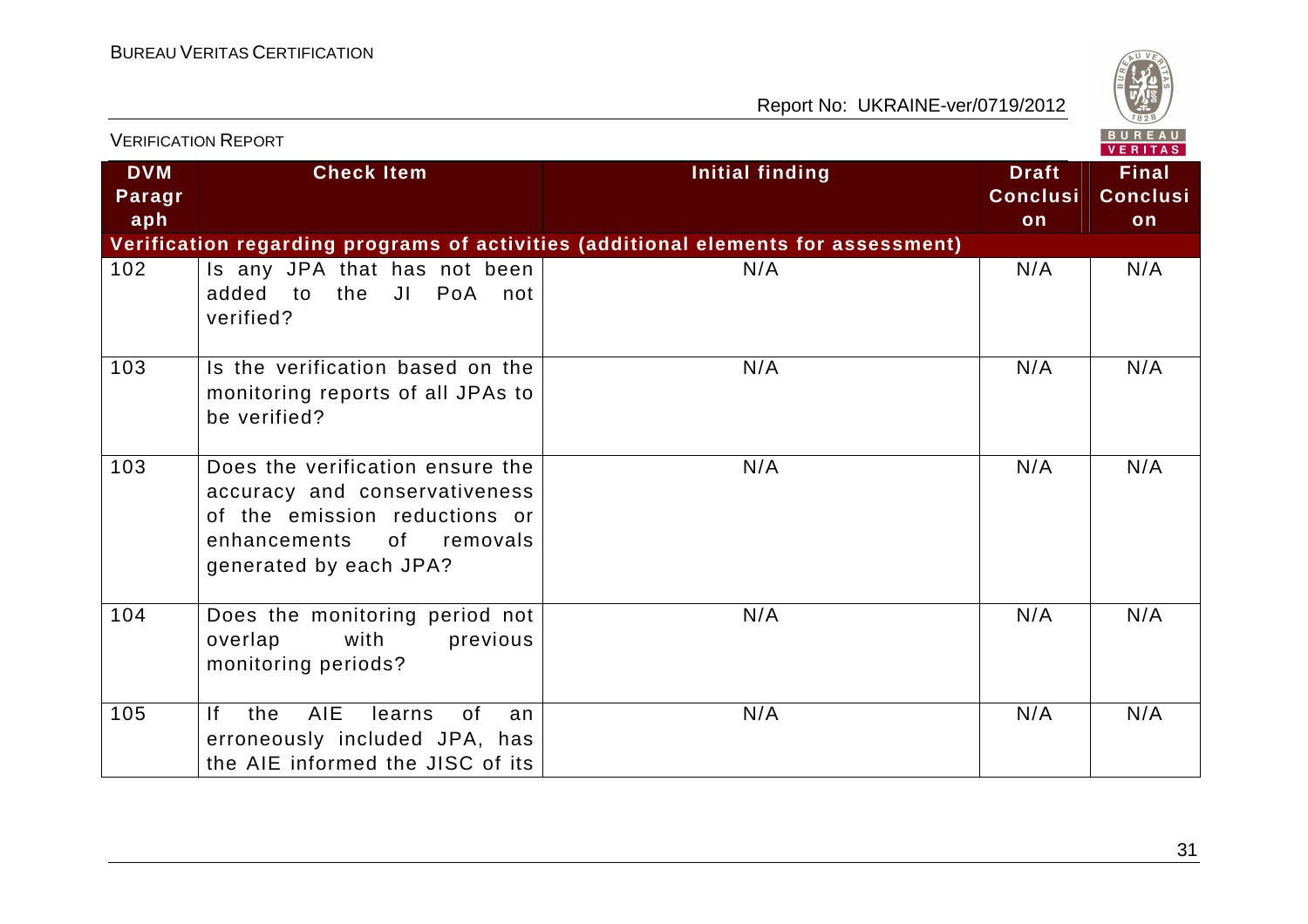



| <b>VERIFICATION REPORT</b>  |                                                                                                                                                                                                                                                                                                                                                                                                                                                                                                                                                                                |                        | <b>BUREAU</b><br><b>VERITAS</b>       |                                       |
|-----------------------------|--------------------------------------------------------------------------------------------------------------------------------------------------------------------------------------------------------------------------------------------------------------------------------------------------------------------------------------------------------------------------------------------------------------------------------------------------------------------------------------------------------------------------------------------------------------------------------|------------------------|---------------------------------------|---------------------------------------|
| <b>DVM</b><br>Paragr<br>aph | <b>Check Item</b>                                                                                                                                                                                                                                                                                                                                                                                                                                                                                                                                                              | <b>Initial finding</b> | <b>Draft</b><br><b>Conclusi</b><br>on | <b>Final</b><br><b>Conclusi</b><br>on |
|                             | findings in writing?                                                                                                                                                                                                                                                                                                                                                                                                                                                                                                                                                           |                        |                                       |                                       |
|                             | Applicable to sample-based approach only                                                                                                                                                                                                                                                                                                                                                                                                                                                                                                                                       |                        |                                       |                                       |
| 106                         | Does<br>the<br>sampling<br>plan<br>prepared by the AIE:<br>Describe<br>sample<br>(a)<br>its<br>selection, taking into<br>account that:<br>(i) For each verification that<br>sample-based<br>uses<br>a<br>approach, the sample selection<br>shall<br>be<br>sufficiently<br>representative of the JPAs in<br>the JI PoA such extrapolation<br>to all JPAs identified for that<br>verification is reasonable,<br>taking into account differences<br>among the characteristics of<br>JPAs, such as:<br>- The types of JPAs;<br>The complexity of the<br>applicable<br>technologies | N/A                    | N/A                                   | N/A                                   |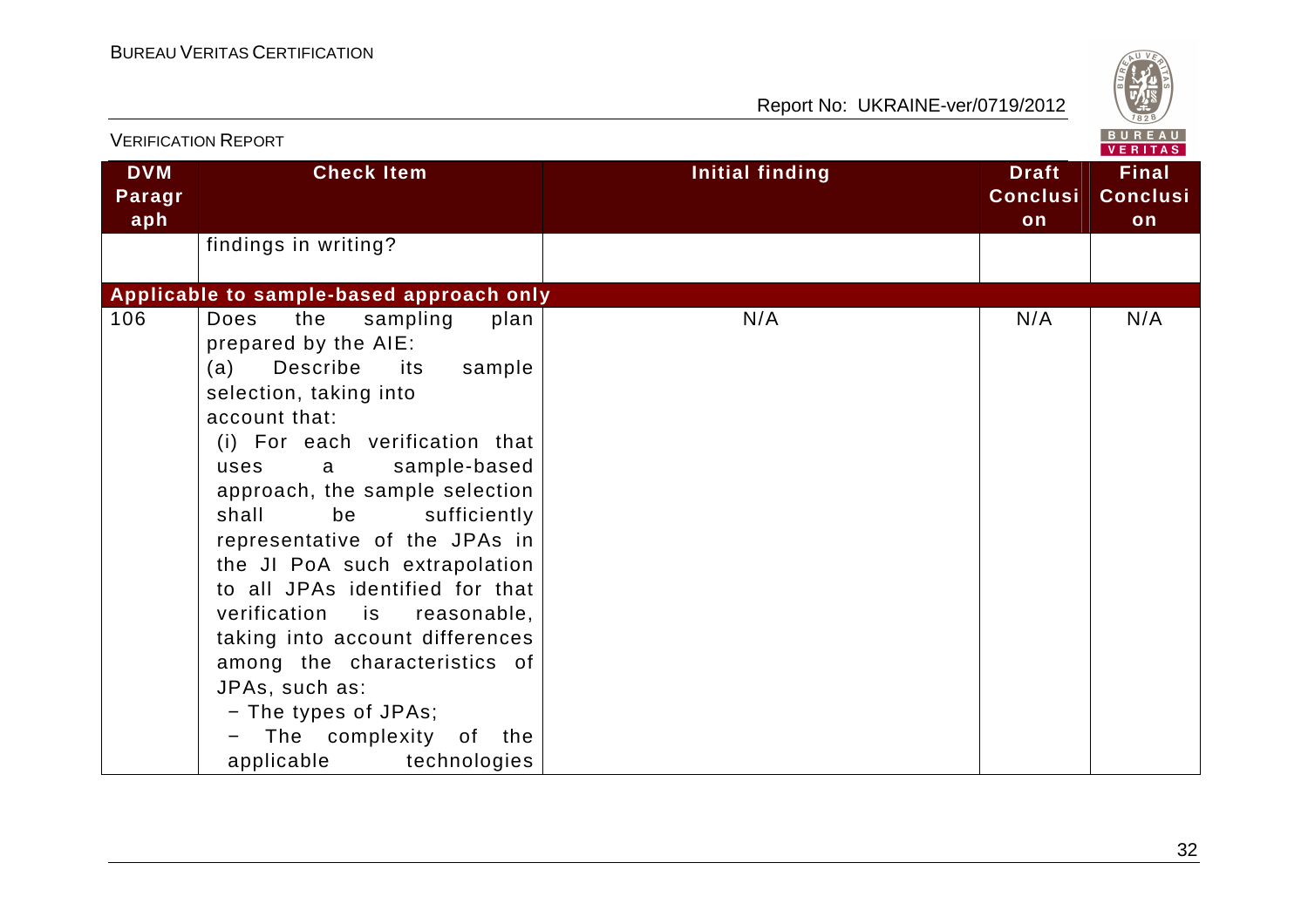

| <b>VERIFICATION REPORT</b>  |                                                                                                                                                                                                                                                                                                                                                                                   |                        |                                       | BUREAU<br>VERITAS                     |
|-----------------------------|-----------------------------------------------------------------------------------------------------------------------------------------------------------------------------------------------------------------------------------------------------------------------------------------------------------------------------------------------------------------------------------|------------------------|---------------------------------------|---------------------------------------|
| <b>DVM</b><br>Paragr<br>aph | <b>Check Item</b>                                                                                                                                                                                                                                                                                                                                                                 | <b>Initial finding</b> | <b>Draft</b><br><b>Conclusi</b><br>on | <b>Final</b><br><b>Conclusi</b><br>on |
|                             | and/or measures used;<br>- The geographical location<br>of each JPA;<br>- The amounts of expected<br>emission reductions of the<br>JPAs being verified;<br>- The number of JPAs for<br>which emission reductions are<br>being verified;<br>- The length of monitoring<br>periods of the JPAs being<br>verified; and<br>- The samples selected for<br>prior verifications, if any? |                        |                                       |                                       |
| 107                         | Is the sampling plan ready for<br>publication<br>through<br>the<br>along with<br>the<br>secretariat<br>verification<br>report<br>and<br>supporting documentation?                                                                                                                                                                                                                 | N/A                    | N/A                                   | N/A                                   |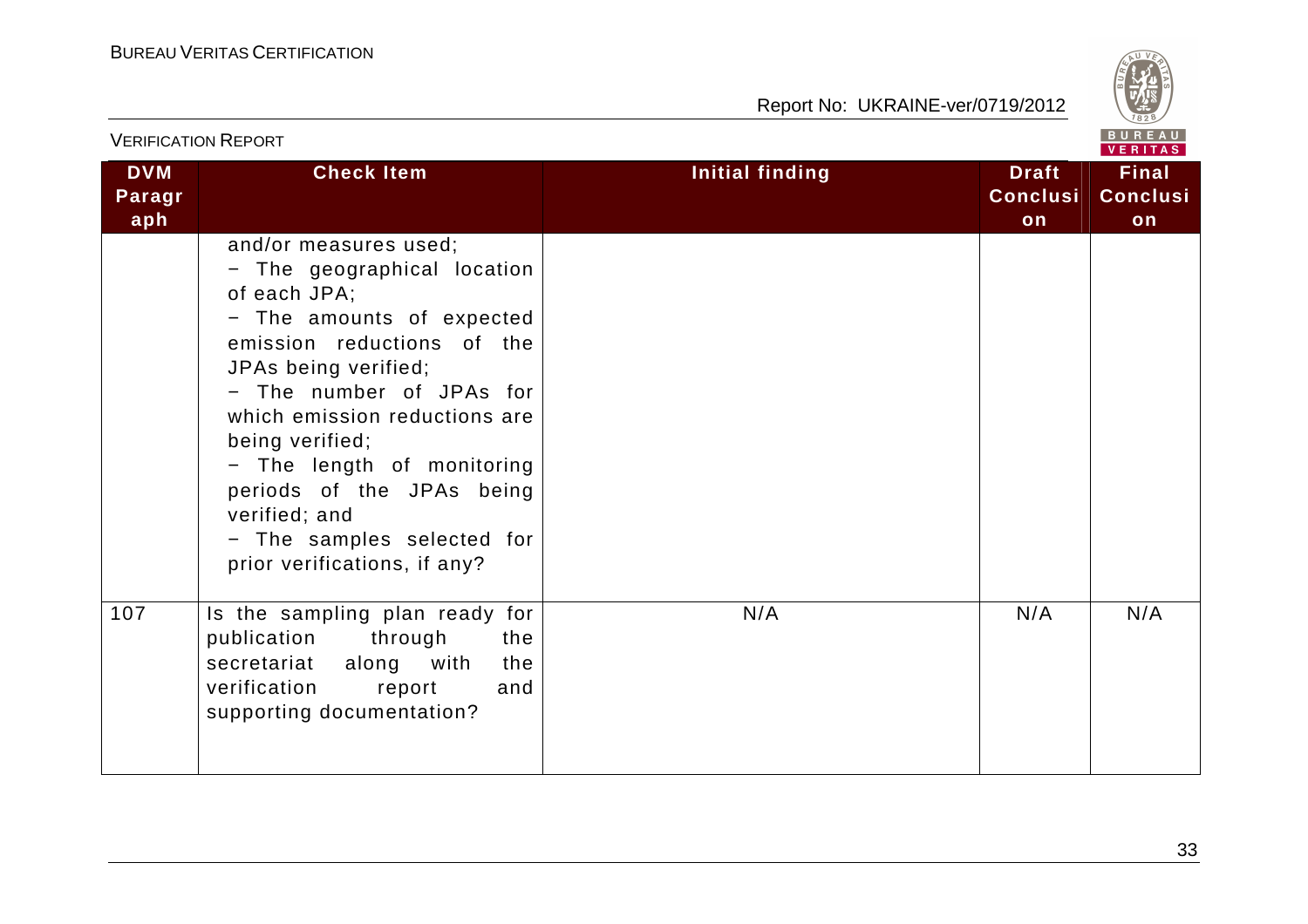

|                             | <b>VERIFICATION REPORT</b>                                                                                                                                                                                                                                                                                                                                                                           |                 |                                       | BUREAU<br>VERITAS                     |
|-----------------------------|------------------------------------------------------------------------------------------------------------------------------------------------------------------------------------------------------------------------------------------------------------------------------------------------------------------------------------------------------------------------------------------------------|-----------------|---------------------------------------|---------------------------------------|
| <b>DVM</b><br>Paragr<br>aph | <b>Check Item</b>                                                                                                                                                                                                                                                                                                                                                                                    | Initial finding | <b>Draft</b><br><b>Conclusi</b><br>on | <b>Final</b><br><b>Conclusi</b><br>on |
| 108                         | AIE<br>Has<br>the<br>made<br>site<br>inspections of at least the<br>square root of the number of<br>total JPAs, rounded to the<br>upper whole number? If the AIE<br>makes no site inspections or<br>fewer site inspections than the<br>square root of the number of<br>total JPAs, rounded to the<br>upper whole number, then does<br>the AIE provide a reasonable<br>explanation and justification? | N/A             | N/A                                   | N/A                                   |
| 109                         | Is the sampling plan available<br>for submission to the secretariat<br>for the JISC.s ex<br>ante<br>assessment? (Optional)                                                                                                                                                                                                                                                                           | N/A             | N/A                                   | N/A                                   |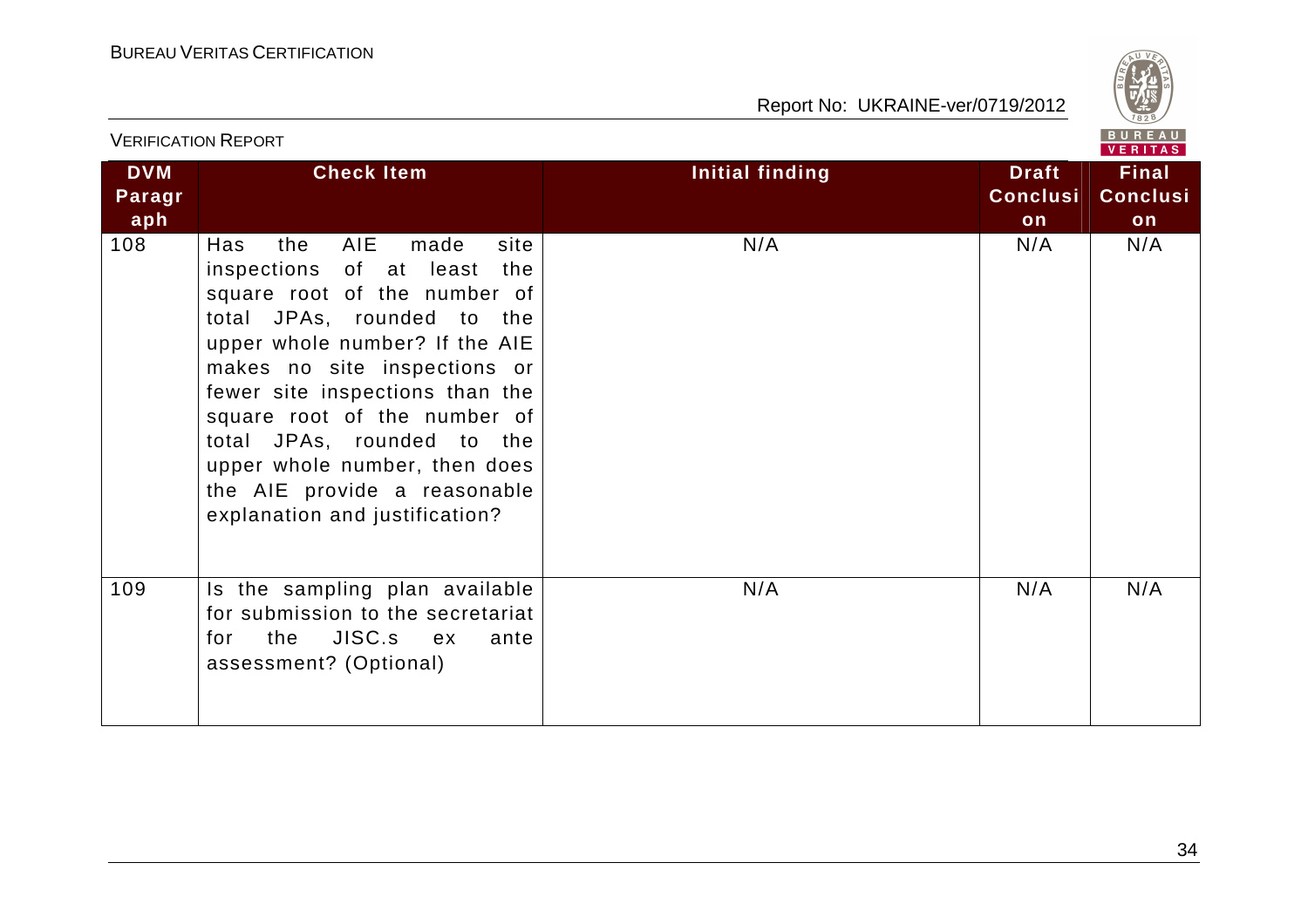

| <b>VERIFICATION REPORT</b>  |                                                                                                                                                                                                                                             |                 |                                              |                                        |
|-----------------------------|---------------------------------------------------------------------------------------------------------------------------------------------------------------------------------------------------------------------------------------------|-----------------|----------------------------------------------|----------------------------------------|
| <b>DVM</b><br>Paragr<br>aph | <b>Check Item</b>                                                                                                                                                                                                                           | Initial finding | <b>Draft</b><br><b>Conclusi</b><br><b>on</b> | <b>Final</b><br><b>Conclusi</b><br>on. |
| 110                         | AIE<br>the<br>-lf<br>learns<br>of<br>- a<br>fraudulently included JPA, a<br>fraudulently monitored JPA or<br>an inflated number of emission<br>reductions claimed in a JI PoA,<br>has the AIE informed the JISC<br>of the fraud in writing? | N/A             | N/A                                          | N/A                                    |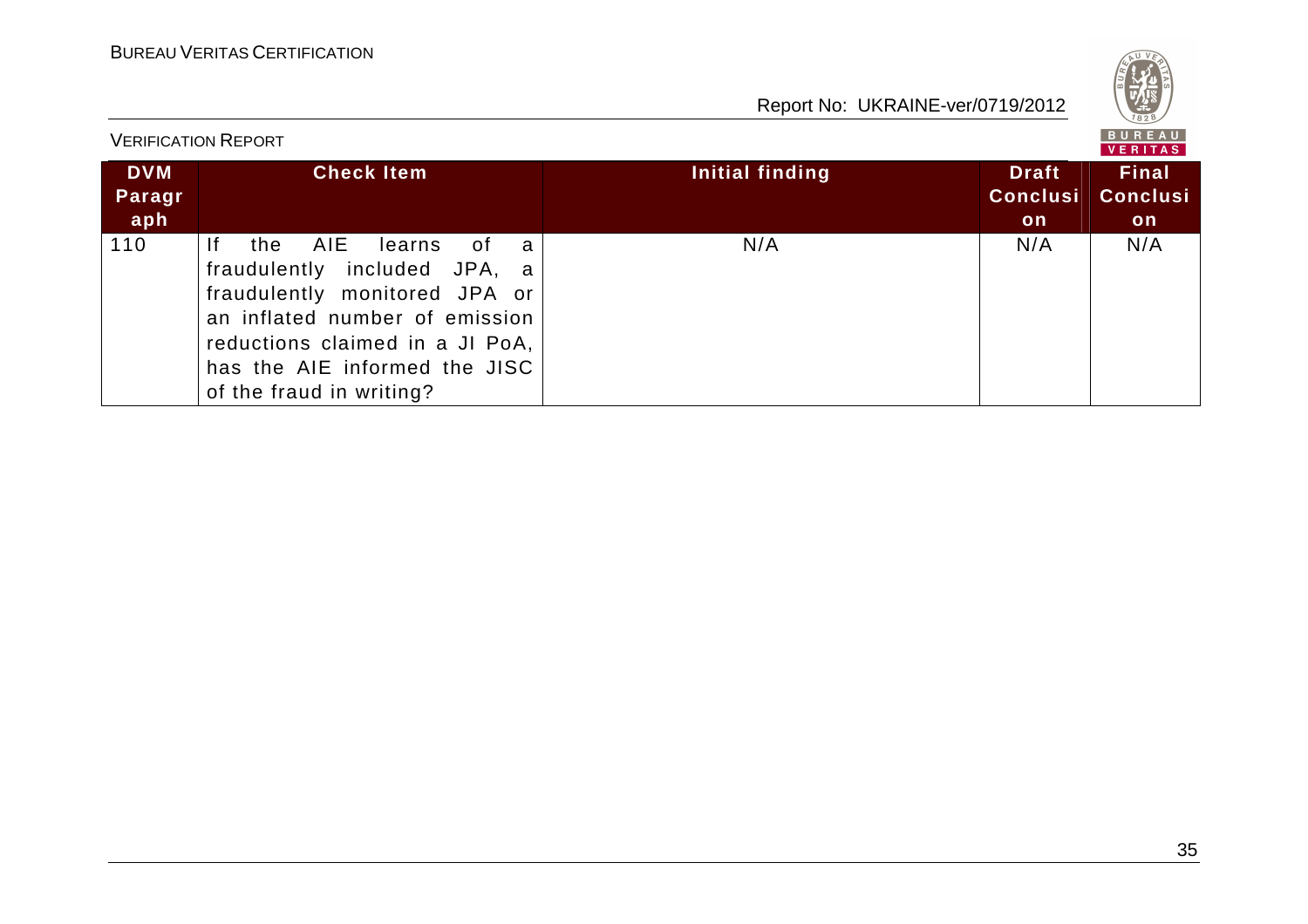

#### VERIFICATION REPORT

## **Table 2 Resolution of Corrective Action and Clarification Requests**

| Draft report clarifications and<br>corrective action requests by<br>verification team                                                                                                                                                                                                                                                                                                                                                                                                                          | Ref. to<br>checklist<br>question<br>in table 1 | <b>Summary of project</b><br>participant response                                                                                                                                                                                                                                                                                                                                                                                                                                                                                                                                                                       | <b>Verification team</b><br>conclusion                       |
|----------------------------------------------------------------------------------------------------------------------------------------------------------------------------------------------------------------------------------------------------------------------------------------------------------------------------------------------------------------------------------------------------------------------------------------------------------------------------------------------------------------|------------------------------------------------|-------------------------------------------------------------------------------------------------------------------------------------------------------------------------------------------------------------------------------------------------------------------------------------------------------------------------------------------------------------------------------------------------------------------------------------------------------------------------------------------------------------------------------------------------------------------------------------------------------------------------|--------------------------------------------------------------|
| <b>CAR 01.</b> Please, update (in the<br>MR section 3) information on<br>planned data of installation of PCI<br>facilities at BF#3 and BF#4.                                                                                                                                                                                                                                                                                                                                                                   | 93                                             | information<br>Such<br>is<br>now<br>updated in the modified MR.                                                                                                                                                                                                                                                                                                                                                                                                                                                                                                                                                         | CAR 01 is closed based<br>the<br>modification<br>on<br>made. |
| <b>CL 01.</b> Please, clarify the use of<br>emission factors from IPCC while<br>the latest values of national<br>emission factors (in accordance<br>National<br>with<br>Inventory<br>.of<br>Greenhouse Gases) are available.<br>Specifically, pay attention to the<br>carbon emission factor for coal as<br>just the value of this factor is<br>stated in the National Inventory<br>while the project developer has<br>used emission factor based on<br>calorific value of anthracite taken<br>from IPCC 2006. | 95(c)                                          | Monitoring report is already Due to the explanation<br>using specific values of carbon   provided, the issue is<br>dioxide emission factors for fuel<br>specific carbon<br>based<br>on<br>content or calorific value of<br>fuel. Emission factors<br>from<br>consumption<br>of the control<br>coal<br>(anthracite), limestone<br>and<br>dolomite and for production of<br>coke and iron pellets are based<br>on IPCC data due to the fact<br>that national data<br>are<br>not<br>officially approved<br>the<br>by<br>national designating entity. As<br>soon as they are approved, the<br>corresponding changes will be | closed.                                                      |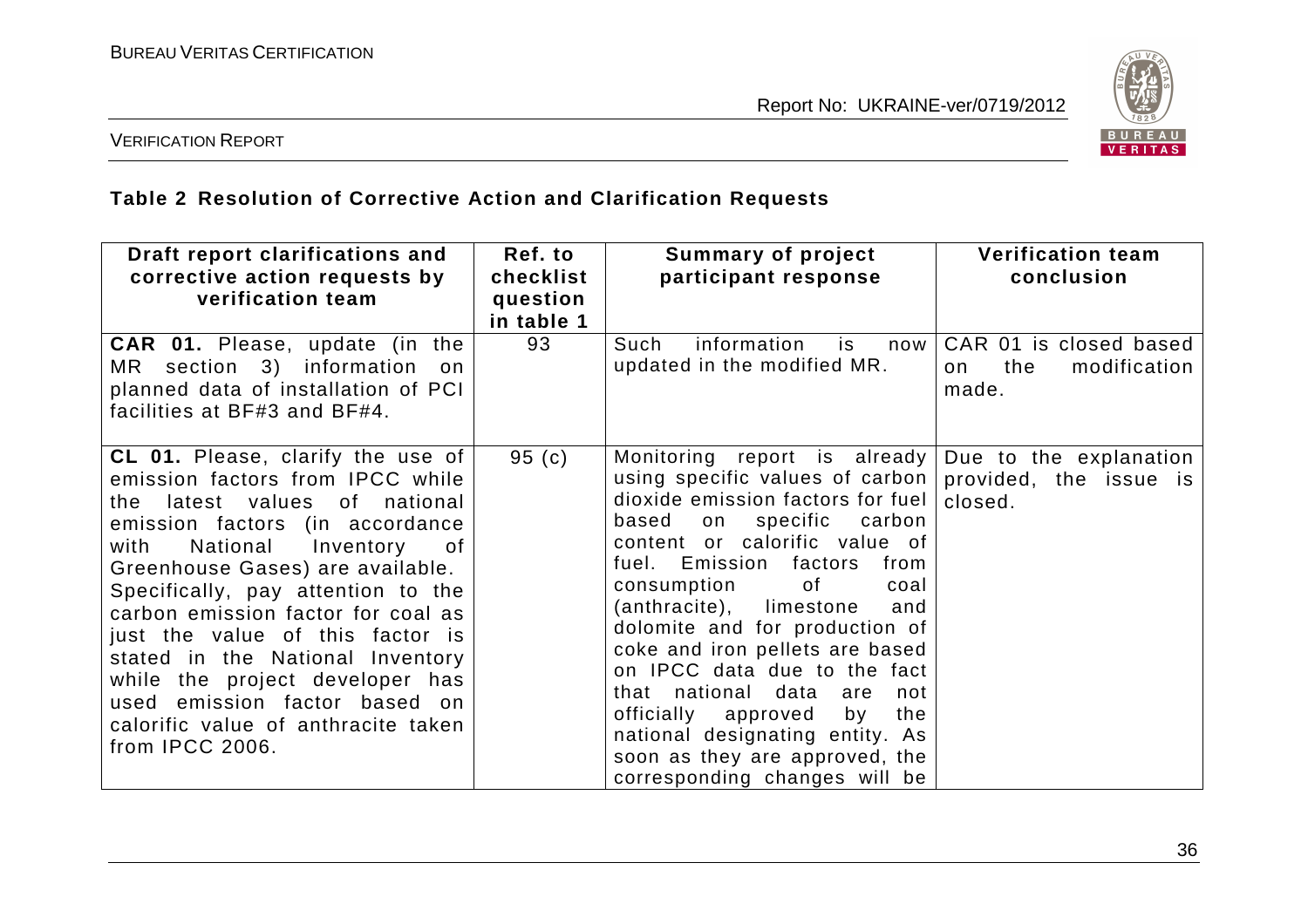

| incorporated into the monitoring                                                                                       |                                                                                                                                                                                                                                                                                                                                                                                                                                                                                                                                                                                                                                                                                                  |
|------------------------------------------------------------------------------------------------------------------------|--------------------------------------------------------------------------------------------------------------------------------------------------------------------------------------------------------------------------------------------------------------------------------------------------------------------------------------------------------------------------------------------------------------------------------------------------------------------------------------------------------------------------------------------------------------------------------------------------------------------------------------------------------------------------------------------------|
| reports.<br>quality<br>characteristics<br>doesn't<br>Inventory<br>which<br>anthracite,<br>is is<br>accordance<br>data. |                                                                                                                                                                                                                                                                                                                                                                                                                                                                                                                                                                                                                                                                                                  |
| Response #1.<br>within the project<br>real                                                                             | <b>Conclusion</b><br>on<br>response #1.<br>The response to CL 02<br>should also state that If<br>the verification of the<br>project at<br>Alchevsk<br>Coke plant is finished                                                                                                                                                                                                                                                                                                                                                                                                                                                                                                                     |
|                                                                                                                        | Together with this, taking into<br>account that most of coal, that<br>was consumed, had common<br>and<br>calorific value to anthracite and<br>also because National GHG<br>provide<br>information regarding the net<br>calorific value of anthracite, the<br>project developer calculated<br>carbon emission factor for coal<br>based on carbon content of<br>.in<br>with IPCC 1996<br>data and on the net calorific<br>value of anthracite, which in<br>accordance with IPCC 2006<br>95(d)<br>The calculation of leakages<br>for this<br>monitoring period is based on<br>data from JI project<br>implemented at Alchevsk Coke<br>Plant in the same monitoring<br>period, which is on the final |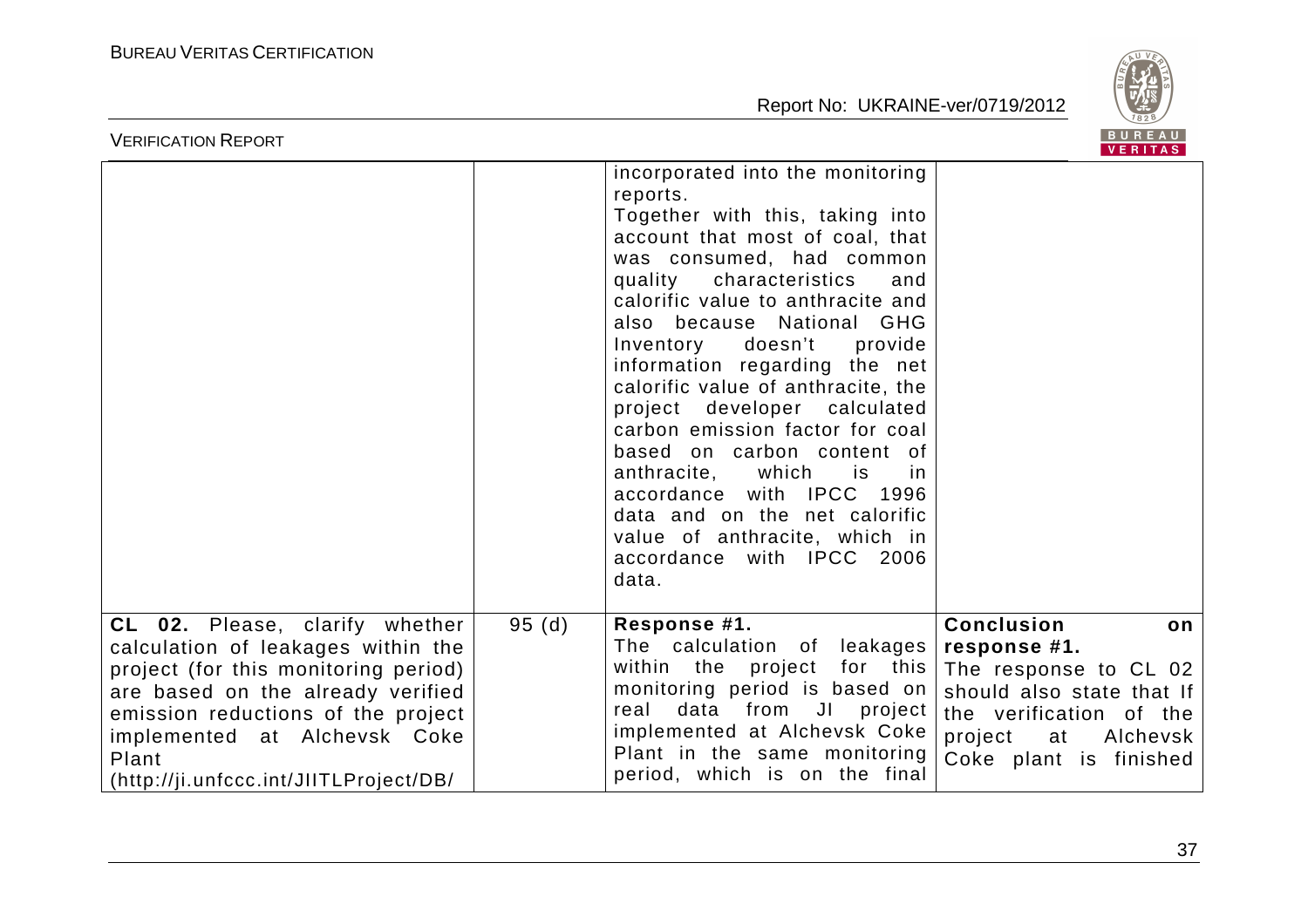

| <b>VERIFICATION REPORT</b>                                                                                                                                                                 |                                                                                                                                                                                                                                                                                                                                                                                                                                               | <b>BUREAU</b><br><b>VERITAS</b>                                                                                                                                                                                                                                                                                                    |
|--------------------------------------------------------------------------------------------------------------------------------------------------------------------------------------------|-----------------------------------------------------------------------------------------------------------------------------------------------------------------------------------------------------------------------------------------------------------------------------------------------------------------------------------------------------------------------------------------------------------------------------------------------|------------------------------------------------------------------------------------------------------------------------------------------------------------------------------------------------------------------------------------------------------------------------------------------------------------------------------------|
| 1D4N29Y8OQJEF2BPYY0WSRW4W<br>WDWGT/details) or not. If the<br>verification (for the 3 <sup>rd</sup> quarter of<br>2012) of the last-mentioned project<br>is finished, please, refer to it. | verification stage but not yet<br>verified.<br>In case if verified emission<br>reductions are to be different<br>from<br>proposed<br>the<br>ones,<br>relevant data will be corrected.                                                                                                                                                                                                                                                         | (sooner than verification<br>of the project at AISW),<br>the<br>calculation<br>of<br>leakages of the project<br>at AISW will be based<br>exactly (only) on the<br>verified<br><b>ERUs</b><br>0f<br><b>Alchevsk Coke Plant</b><br>project ( <i>with</i><br>all the<br>necessary references to<br>the<br>last-mentioned<br>project). |
|                                                                                                                                                                                            | Response#2.<br>The calculation of<br>leakages<br>for this<br>within the<br>project<br>monitoring period is based on<br>data from JI<br>project<br>real<br>implemented at Alchevsk Coke<br>Plant in the same monitoring<br>period, which is on the final<br>verification stage but not yet<br>verified.<br>If the verification of the project<br>at Alchevsk Coke Plant is<br>finished sooner than verification<br>of the project at AISW, the | <b>Conclusion</b><br>on<br>response #2.<br>Based on the sufficient<br>explanation<br>provided,<br>the issue is closed.                                                                                                                                                                                                             |